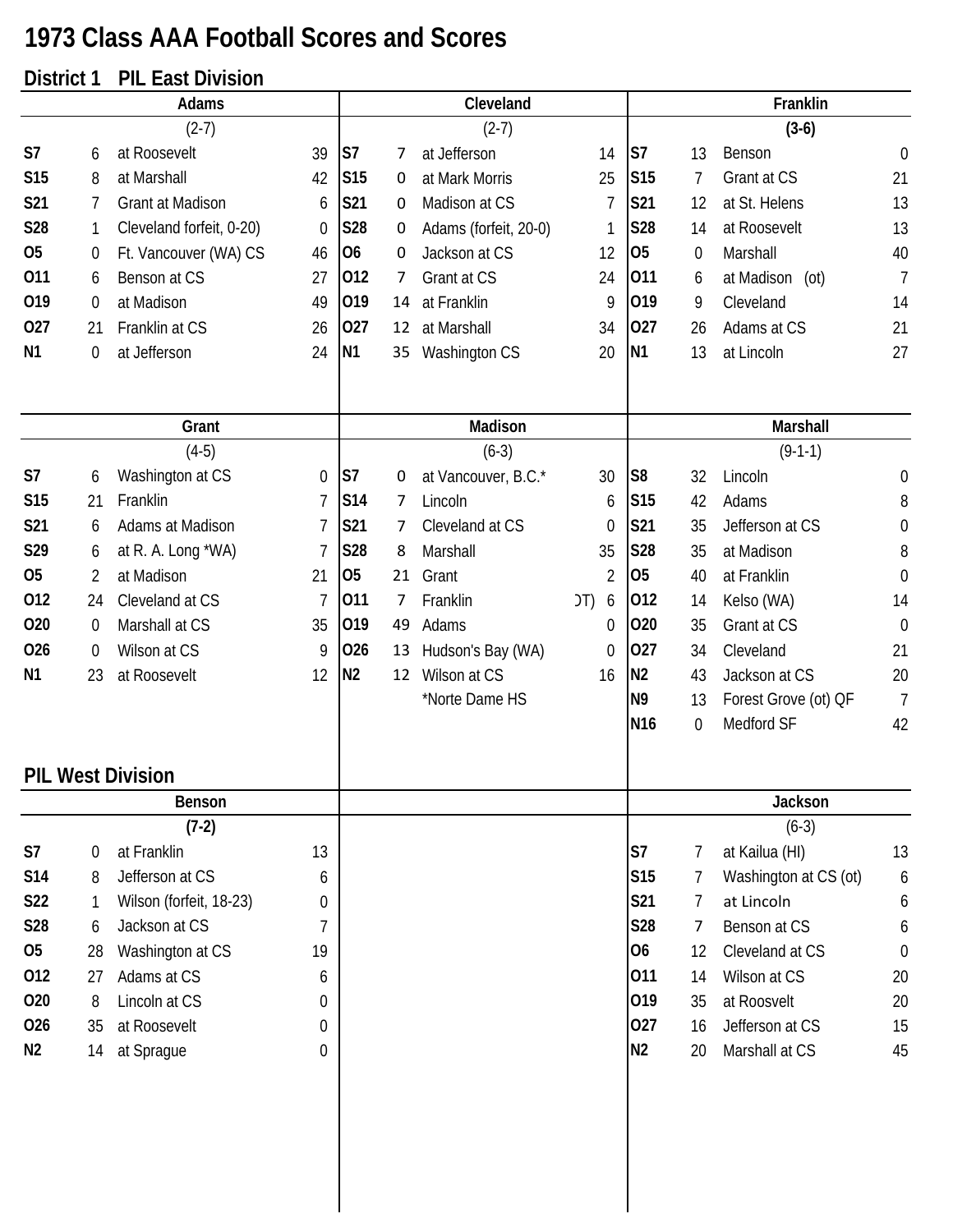|                 | Jefferson   |                    |                  | Lincoln        |    |                         |                | Roosevelt       |                  |                           |                |
|-----------------|-------------|--------------------|------------------|----------------|----|-------------------------|----------------|-----------------|------------------|---------------------------|----------------|
|                 |             | $(5-4)$            |                  |                |    | $(1-8)$                 |                |                 |                  | $(3-6)$                   |                |
| S <sub>7</sub>  | 14          | Cleveland          | $\overline{1}$   | S <sub>8</sub> | 0  | at Marshall             | 32             | S <sub>7</sub>  | 39               | Adams                     | 6              |
| <b>S14</b>      | 6           | <b>Benson CS</b>   | 8                | S14            | 6  | at Madison              | 7              | S <sub>15</sub> | 8                | at Wilson (forfeit, 1-0)  | 21             |
| S21             | $\mathbf 0$ | Marshall at CS     | 35               | S21            | 6  | Jackson                 | $\overline{1}$ | S21             | 0                | Washington                | $\overline{7}$ |
| <b>S28</b>      | 6           | Lincoln            | $\mathbf 0$      | S28            | 0  | Jefferson at CS         | 6              | S28             | 13               | Franklin                  | 14             |
| <b>O6</b>       | 28          | at CSRoosevelt     | $\mathbf 0$      | 06             | 0  | at Wilson               | 7              | <b>O6</b>       | 0                | Jefferson at CS           | 28             |
| 011             | 40          | Washington         | 34<br>(T)        | 011            | 8  | Roosevelt at CS         | 20             | 011             | 20               | Lincoln at CS             | 8              |
| 019             | 8           | Wilson             | 13               | 020            | 0  | Benson at CS            | 8              | 019             | 20               | Jackson                   | 35             |
| 027             | 15          | Jackson at CS      | 16               | 026            | 8  | Washington CS           | 15             | 026             | 0                | Benson                    | 35             |
| N <sub>1</sub>  | 24          | Adams              | $\boldsymbol{0}$ | <b>N1</b>      | 27 | Franklin                | 13             | N <sub>1</sub>  | 12               | Grant                     | 23             |
|                 |             | Washington         |                  |                |    |                         |                |                 |                  | Wilson                    |                |
|                 | 1973 (2-    | $(2-7)$            |                  |                |    |                         |                |                 |                  | $(6-3)$                   |                |
| S <sub>7</sub>  | 0           | Grant at CS        | 6                |                |    |                         |                | S7              | $\boldsymbol{0}$ | at Hillsboro              | 39             |
| S <sub>15</sub> | 6           | Jackson (ot) AT cs | 7                |                |    |                         |                | <b>S15</b>      | 0                | Roosevelt (Forfeit; 21-8) | 1              |
| S21             | 7           | at Roosevelt       | 0                |                |    |                         |                | <b>S22</b>      | 0                | Benson (Forfeit; 23-18)   | 1              |
| S29             | 6           | Wilson at CS       | 34               |                |    |                         |                | S29             | 34               | at CSWashington           | 6              |
| O <sub>5</sub>  | 19          | Benson at CS       | 29               |                |    |                         |                | <b>O6</b>       | 7                | Lincoln                   | $\theta$       |
| 011             | 34          | at Jefferson       | 40               |                |    |                         |                | 012             | 20               | Jackson at CS             | 14             |
| 019             | 15          | Sandy at Lincoln   | 44               |                |    |                         |                | 019             | 13               | at Jefferson              | 8              |
| 026             | 15          | Lincoln at CS      | 8                |                |    |                         |                | 026             | 9                | Grant at CS               | $\theta$       |
| N <sub>1</sub>  | 20          | Cleveland at CS    | 35               |                |    |                         |                | N <sub>2</sub>  | 16               | Madison at CS             | 12             |
|                 |             |                    |                  |                |    |                         |                |                 |                  |                           |                |
|                 |             | Aloha              |                  |                |    | <b>Beaverton</b>        |                |                 |                  | <b>Central Catholic</b>   |                |
|                 |             | $(5-4)$            |                  |                |    | $(6-3)$                 |                |                 |                  | $(3-6)$                   |                |
|                 |             |                    |                  |                |    |                         |                |                 |                  |                           |                |
| S7              | 7           | Bend               | 8                | S7             | 35 | Roseburg                | 10             | S7              | 7                | at Klamath Union          | 39             |
| S14             | 19          | Jesuit             | 20               | S14            | 39 | AT Parkrose             | 20             | <b>S14</b>      | 24               | Sunset                    | 12             |
| <b>S21</b>      | 6           | at Roseburg        | 42               | <b>S21</b>     |    | 24 at Grants Pass       | 21             | <b>S22</b>      | 0                | Crater (ot) at CS         | 6              |
| <b>S28</b>      | 22          | at Beaverton       | 20               | S28            |    | 20 Aloha                | 22             | S28             | 14               | at Hillsboro              | 46             |
| 05              | 6           | Hillsboro          | 14               | 05             |    | 56 Jesuit               | 14             | 05              | 7                | at Parkrose               | 21             |
| 012             | 27          | at Sunset          | $\overline{0}$   | 013            |    | 14 Cent. Catholic at CS | 15             | 013             | 15               | Beaverton                 | 14             |
| 019             | 42          | at David Douglas   | 0                | 019            |    | 21 Sunset               | 20             | 019             | $\overline{7}$   | Jesuit at CS              | 14             |
| 026             | 18          | Parkrose           | 15               | 026            |    | 14 at Hillsboro         | 40             | 026             | 31               | at David Douglas          | 22             |
| N <sub>2</sub>  | 39          | Central Catholic   | 22               | N <sub>2</sub> |    | 26 David Douglas        | $\overline{1}$ | N <sub>2</sub>  | 22               | at Aloha                  | 39             |
|                 |             |                    |                  |                |    |                         |                |                 |                  |                           |                |
|                 |             |                    |                  |                |    |                         |                |                 |                  |                           |                |
|                 |             |                    |                  |                |    |                         |                |                 |                  |                           |                |
|                 |             |                    |                  |                |    |                         |                |                 |                  |                           |                |
|                 |             |                    |                  |                |    |                         |                |                 |                  |                           |                |
|                 |             |                    |                  |                |    |                         |                |                 |                  |                           |                |
|                 |             |                    |                  |                |    |                         |                |                 |                  |                           |                |
|                 |             |                    |                  |                |    |                         |                |                 |                  |                           |                |
|                 |             |                    |                  |                |    |                         |                |                 |                  |                           |                |
|                 |             |                    |                  |                |    |                         |                |                 |                  |                           |                |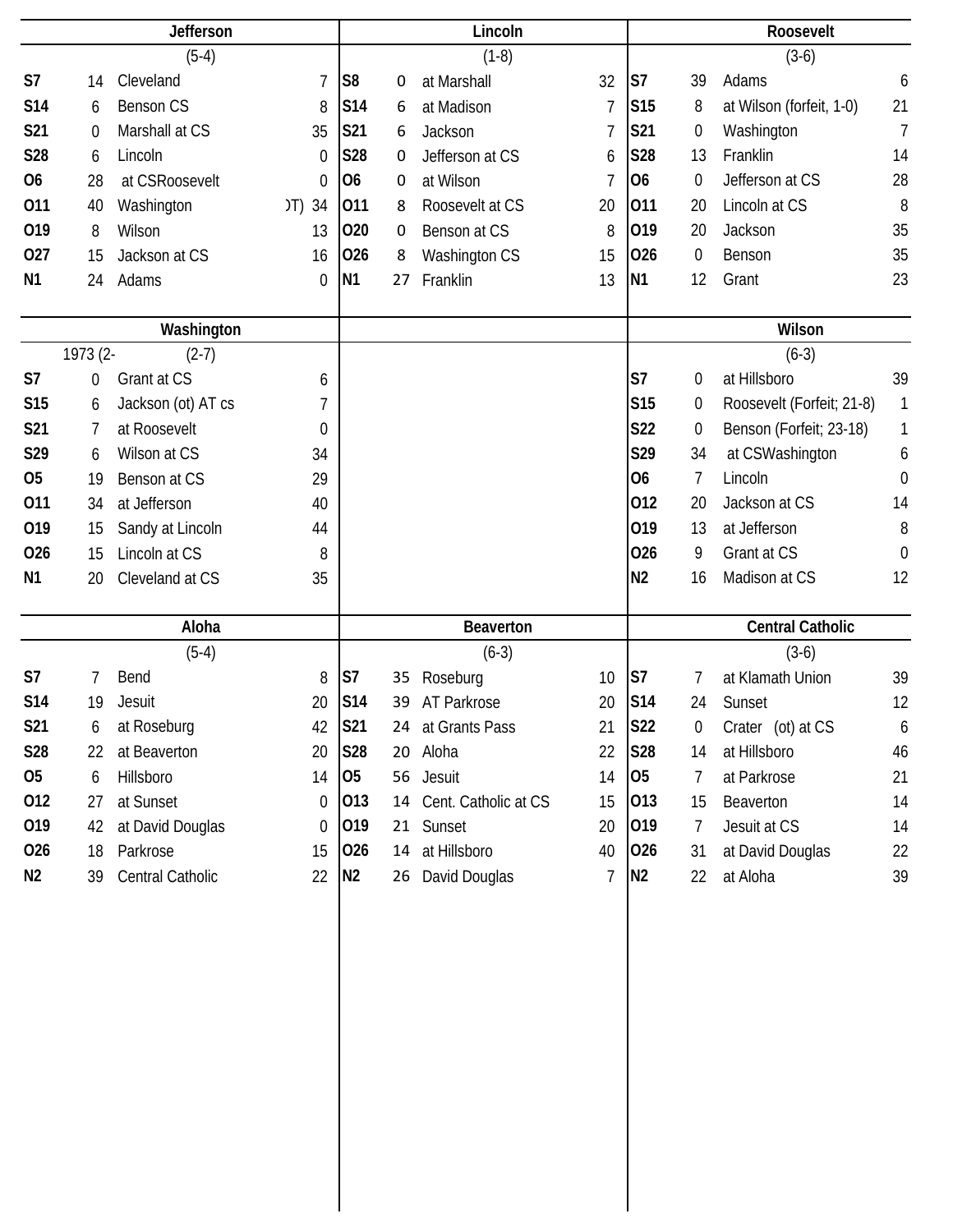|                |                | <b>David Douglas</b>     |                |                |    |                          |    |                 |                  | Hillsboro            |                  |
|----------------|----------------|--------------------------|----------------|----------------|----|--------------------------|----|-----------------|------------------|----------------------|------------------|
|                |                | $(1-8)$                  |                |                |    |                          |    |                 |                  | $(11-1)$             |                  |
| S7             | 6              | at Grants Pass           | 34             |                |    |                          |    | S7              | 39               | Marshall             | $\boldsymbol{0}$ |
| S14            | 7              | Hillsboro                | 55             |                |    |                          |    | S14             | 55               | AT David Douglas     | $\overline{7}$   |
| S21            | 6              | at Jesuit                | 27             |                |    |                          |    | S21             | 46               | at Klamath Union     | 28               |
| S28            | 6              | Roseburg                 | 26             |                |    |                          |    | S28             | 46               | Central Catholic     | 14               |
| <b>O5</b>      | 21             | Sunset                   | 20             |                |    |                          |    | O <sub>5</sub>  | 14               | at Aloha             | $\overline{7}$   |
| 012            | 0              | at Parkrose              | 40             |                |    |                          |    | 012             | 66               | at                   | 21               |
| 019            | 0              | Aloha                    | 42             |                |    |                          |    | 019             | 20               | Parkrose             | 21               |
| 026            | 22             | Central Catholic         | 31             |                |    |                          |    | 026             | 40               | Beaverton            | 14               |
| N <sub>2</sub> | 7              | at Beaverton             | 26             |                |    |                          |    | N <sub>2</sub>  | 40               | at Sunset            | $\theta$         |
|                |                |                          |                |                |    |                          |    | N <sub>9</sub>  | 29               | South Eugene OF      | $\theta$         |
|                |                |                          |                |                |    |                          |    | N <sub>16</sub> | 41               | Pendleton SF         | 32               |
|                |                |                          |                |                |    |                          |    | N23             | 35               | Medford F            | 20               |
|                |                |                          |                |                |    |                          |    |                 |                  |                      |                  |
|                |                | <b>Jesuit</b>            |                |                |    | Parkrose                 |    |                 |                  | Sunset               |                  |
|                |                | $(5-4)$                  |                |                |    | $(7-2)$                  |    |                 |                  | $(0-9)$              |                  |
| S7             | 14             | at Medford               | 34             | S <sub>7</sub> | 21 | at North Salem           | 14 | S7              | 9                | at Ashland           | 14               |
| S14            | 20             | AT Aloha                 | 19             | S14            | 20 | Beaverton                | 39 | <b>S14</b>      | 12               | at Cent Catholic CS  | 24               |
| S21            | 27             | David Douglas            | 6              | <b>S21</b>     | 14 | at Sunset                | 0  | S21             | 0                | Parkrose             | 14               |
| <b>S28</b>     | 40             | Crater                   | 20             | <b>S28</b>     | 24 | Klamath Union            | 6  | <b>S28</b>      | 0                | Medford              | 28               |
| <b>O5</b>      | 14             | at Beaverton             | 56             | 05             | 21 | Central Catholic         | 7  | 05              | 20               | at David Douglas     | 21               |
| 012            | 21             | Hillsboro                | 66             | 012            | 40 | David Douglas            | 0  | 012             | $\boldsymbol{0}$ | Aloha                | 27               |
| 019            | 14             | Central Catholic at CS   | $\overline{1}$ | 019            | 21 | at Hillsboro             | 20 | 019             | 20               | Beavertonat          | 21               |
| 026            | 34             | Sunset                   | 14             | 026            | 15 | at Aloha                 | 18 | 026             | 14               | at Jesuit            | 34               |
| N <sub>2</sub> | 28             | at Parkrose              | 29             | N <sub>2</sub> | 29 | Jesuit                   | 28 | N <sub>2</sub>  | $\boldsymbol{0}$ | Hillsboro            | 40               |
|                |                |                          |                |                |    |                          |    |                 |                  |                      |                  |
| District 3     |                | <b>Wilco League</b>      |                |                |    | <b>Columbia Division</b> |    |                 |                  |                      |                  |
|                |                | <b>Barlow</b>            |                |                |    |                          |    |                 |                  | Centennial           |                  |
|                |                | $(2-7)$                  |                |                |    |                          |    |                 |                  | $(5-4)$              |                  |
| S7             | 0              | Clackamas                | 15             |                |    |                          |    | S7              | 22               | Milwaukie            | 14               |
| <b>S14</b>     | 8              | Gresham                  | 14             |                |    |                          |    | S14             | 6                | at Hood River Valley | $\overline{7}$   |
| S21            | 9              | at Tigard                | 7              |                |    |                          |    | S21             | 7                | Gresham              | 21               |
| <b>S28</b>     | 0              | at Centennial            | 37             |                |    |                          |    | S28             | 37               | <b>Barlow</b>        | $\theta$         |
| 05             | 10             | at The Dalles            | 13             |                |    |                          |    | O <sub>5</sub>  | 15               | at Putnam            | 12               |
| 011            | 20             | Reynolds                 | $\overline{7}$ |                |    |                          |    | 011             | 16               | Lake Oswego          | $\overline{7}$   |
| 019            | 0              | <b>Hood River Valley</b> | 27             |                |    |                          |    | 019             | 28               | at Reynolds          | 24               |
| 026            | $\overline{0}$ | at Lake Oswego           | 29             |                |    |                          |    | 026             | $\overline{0}$   | at The Dalles        | $\boldsymbol{6}$ |
| N <sub>2</sub> | 3              | Putnamat                 | 26             |                |    |                          |    | N2              | 6                | at Oregon City       | $\overline{7}$   |
|                |                |                          |                |                |    |                          |    |                 |                  |                      |                  |
|                |                |                          |                |                |    |                          |    |                 |                  |                      |                  |
|                |                |                          |                |                |    |                          |    |                 |                  |                      |                  |
|                |                |                          |                |                |    |                          |    |                 |                  |                      |                  |
|                |                |                          |                |                |    |                          |    |                 |                  |                      |                  |
|                |                |                          |                |                |    |                          |    |                 |                  |                      |                  |
|                |                |                          |                |                |    |                          |    |                 |                  |                      |                  |
|                |                |                          |                |                |    |                          |    |                 |                  |                      |                  |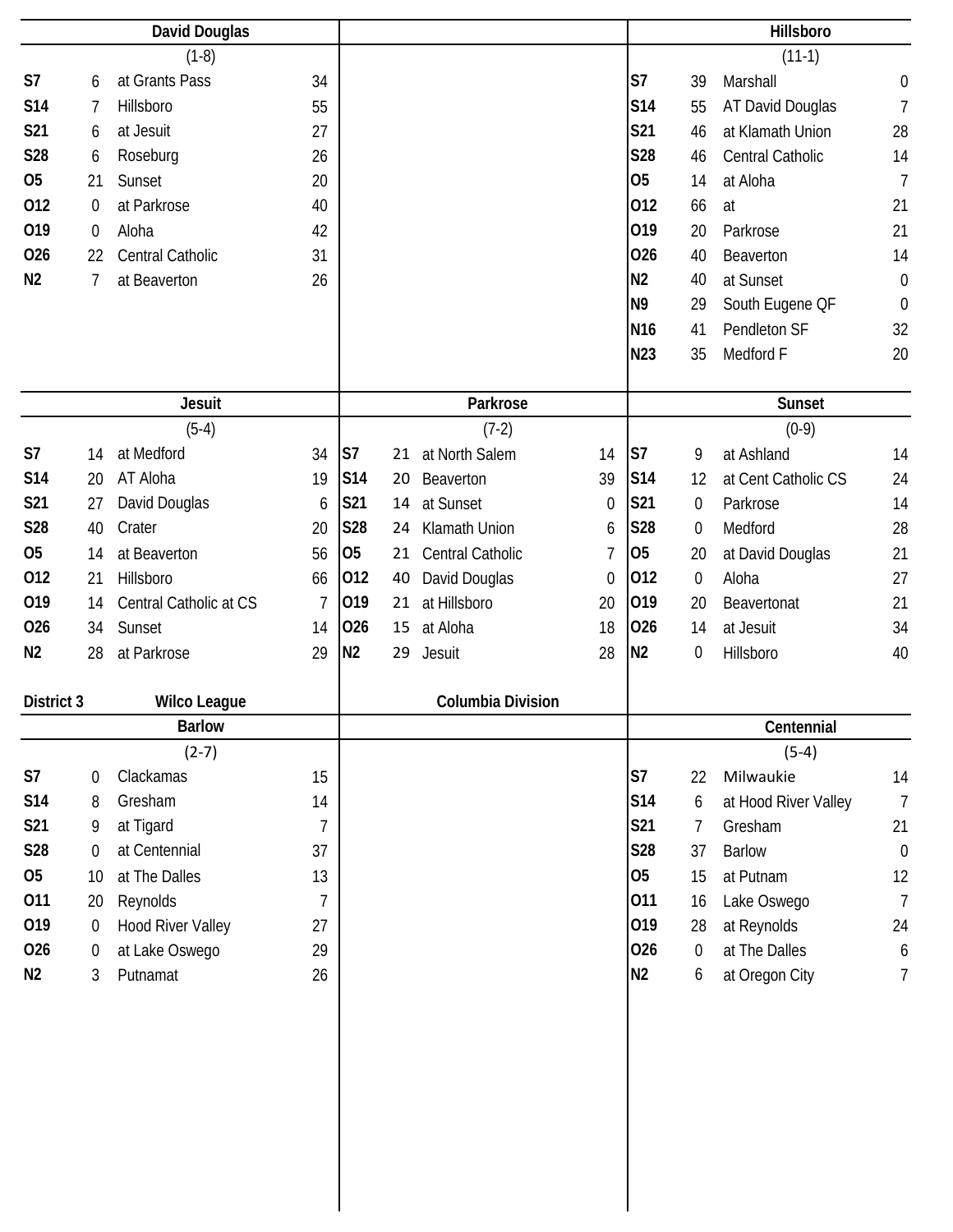|                | Gresham          |                          | <b>Hood River Valley</b> |                |    | Lake Oswego                |                |                |    |                          |                  |
|----------------|------------------|--------------------------|--------------------------|----------------|----|----------------------------|----------------|----------------|----|--------------------------|------------------|
|                |                  | $(5-4)$                  |                          |                |    | $(2-7)$                    |                |                |    | $(5-4)$                  |                  |
| S7             | 15               | West Linn                | 18                       | S7             | 0  | Lakeridge                  | 20             | S <sub>7</sub> | 14 | Oregon City              | $\boldsymbol{0}$ |
| <b>S14</b>     | 14               | at Barlow                | 8                        | S14            | 7  | Centennial                 | 6              | <b>S14</b>     | 0  | at Milwaukie             | 21               |
| S21            | 21               | at Centennial            | $\overline{7}$           | S21            | 7  | The Dalles                 | 14             | S21            | 0  | Reynolds                 | 26               |
| S28            | 6                | The Dalles               | 24                       | <b>S28</b>     | 6  | Lake Oswego                | $\overline{1}$ | <b>S28</b>     | 7  | <b>Hood River Valley</b> | 6                |
| <b>O5</b>      | 3                | Lake Oswego              | 14                       | <b>O5</b>      | 12 | at Reynolds                | 13             | <b>O5</b>      | 14 | Gat resham               | 3                |
| 011            | 20               | at Hood River Valley     | 8                        | 011            | 8  | Gresham                    | 20             | 011            | 7  | at Centennial            | 16               |
| 019            | 7                | at Oregon City           | 6                        | 019            | 27 | at Barlow                  | $\mathbf 0$    | 019            | 17 | at The Dalles            | 21               |
| 026            | $\boldsymbol{0}$ | at Reynolds              | 31                       | 026            | 0  | at West Linn               | 6              | 026            | 29 | <b>Barlow</b>            | $\mathbf 0$      |
| N <sub>2</sub> | 17               | at Clackamas             | $\overline{1}$           | N <sub>2</sub> | 19 | at Tigard                  | 20             | N <sub>2</sub> | 13 | at West Linn             | 6                |
|                |                  | Reynolds                 |                          |                |    |                            |                |                |    | <b>The Dalles</b>        |                  |
|                |                  | $(6-3)$                  |                          |                |    |                            |                |                |    | $(5-4)$                  |                  |
| S7             | 48               | Tigard                   | 6                        |                |    |                            |                | S7             | 21 | Putnam                   | 29               |
| <b>S14</b>     | 28               | The Dalles               | 13                       |                |    |                            |                | S14            | 13 | at Reynolds              | 28               |
| S21            | 26               | at Lake Oswego           | $\boldsymbol{0}$         |                |    |                            |                | S21            | 14 | at Hood River Valley     | $\overline{7}$   |
| <b>S28</b>     | $\overline{7}$   | at Lakeridge             | 34                       |                |    |                            |                | S28            | 24 | at Gresham               | 6                |
| <b>O5</b>      | 13               | <b>Hood River Valley</b> | 12                       |                |    |                            |                | O <sub>5</sub> | 13 | <b>Barlow</b>            | 10               |
| 011            | 7                | at Barlow                | 20                       |                |    |                            |                | 011            | 16 | at Clackamas             | 19               |
| 019            | 24               | Centennial               | 28                       |                |    |                            |                | 019            | 21 | Lake Oswego              | 17               |
| 026            | 31               | Gresham                  | $\mathbf 0$              |                |    |                            |                | 026            | 6  | Centennial               | $\theta$         |
| N <sub>2</sub> | 28               | at Milwaukie             | 20                       |                |    |                            |                | N <sub>2</sub> | 6  | Lakeridge *              | 40               |
|                |                  |                          |                          |                |    |                            |                |                |    | (Wilco Championship)     |                  |
|                |                  |                          |                          |                |    |                            |                |                |    | * at Centennial          |                  |
|                |                  |                          |                          |                |    | <b>Willamette Division</b> |                |                |    |                          |                  |
|                |                  | Clackamas                |                          |                |    |                            |                |                |    | Lakeridge                |                  |
|                |                  | $(4-5)$                  |                          |                |    |                            |                |                |    | $(9-1)$                  |                  |
| S7             | 15               | at Barlow                | 0                        |                |    |                            |                | S <sub>7</sub> | 20 | at Hood River Valley     | $\mathbf 0$      |
| <b>S14</b>     | 0                | Lakeridge                | 35                       |                |    |                            |                | S14            | 35 | at Clackamas             | $\boldsymbol{0}$ |
| S21            | $\mathbf 0$      | at West Linn             | 7                        |                |    |                            |                | S21            | 13 | at Milwaukie             | 7                |
| S28            | 13               | Oregon City              | 32                       |                |    |                            |                | <b>S28</b>     | 34 | Reynolds                 | 7                |
| 05             | 33               | at Tigard                | 14                       |                |    |                            |                | 05             | 33 | West Linn                | 9                |
| 011            | 19               | The Dalles               | 16                       |                |    |                            |                | 011            | 49 | at Tigard                | 7                |
| 019            | 7                | Milwaukie                | 13                       |                |    |                            |                | 019            | 40 | Putnam                   | 6                |
| 026            | 44               | at Putnam                | 0                        |                |    |                            |                | 026            | 41 | Oregon City              | $\overline{7}$   |
| N <sub>2</sub> | 7                | Gresham                  | 17                       |                |    |                            |                | N <sub>2</sub> | 40 | The Dalles *             | 6                |
|                |                  |                          |                          |                |    |                            |                |                |    | (Wilco Championship)     |                  |
|                |                  |                          |                          |                |    |                            |                |                |    | * at Centennial          |                  |
|                |                  |                          |                          |                |    |                            |                | N <sub>9</sub> | 0  | Pendleton QF             | 21               |
|                |                  |                          |                          |                |    |                            |                |                |    |                          |                  |
|                |                  |                          |                          |                |    |                            |                |                |    |                          |                  |
|                |                  |                          |                          |                |    |                            |                |                |    |                          |                  |
|                |                  |                          |                          |                |    |                            |                |                |    |                          |                  |
|                |                  |                          |                          |                |    |                            |                |                |    |                          |                  |
|                |                  |                          |                          |                |    |                            |                |                |    |                          |                  |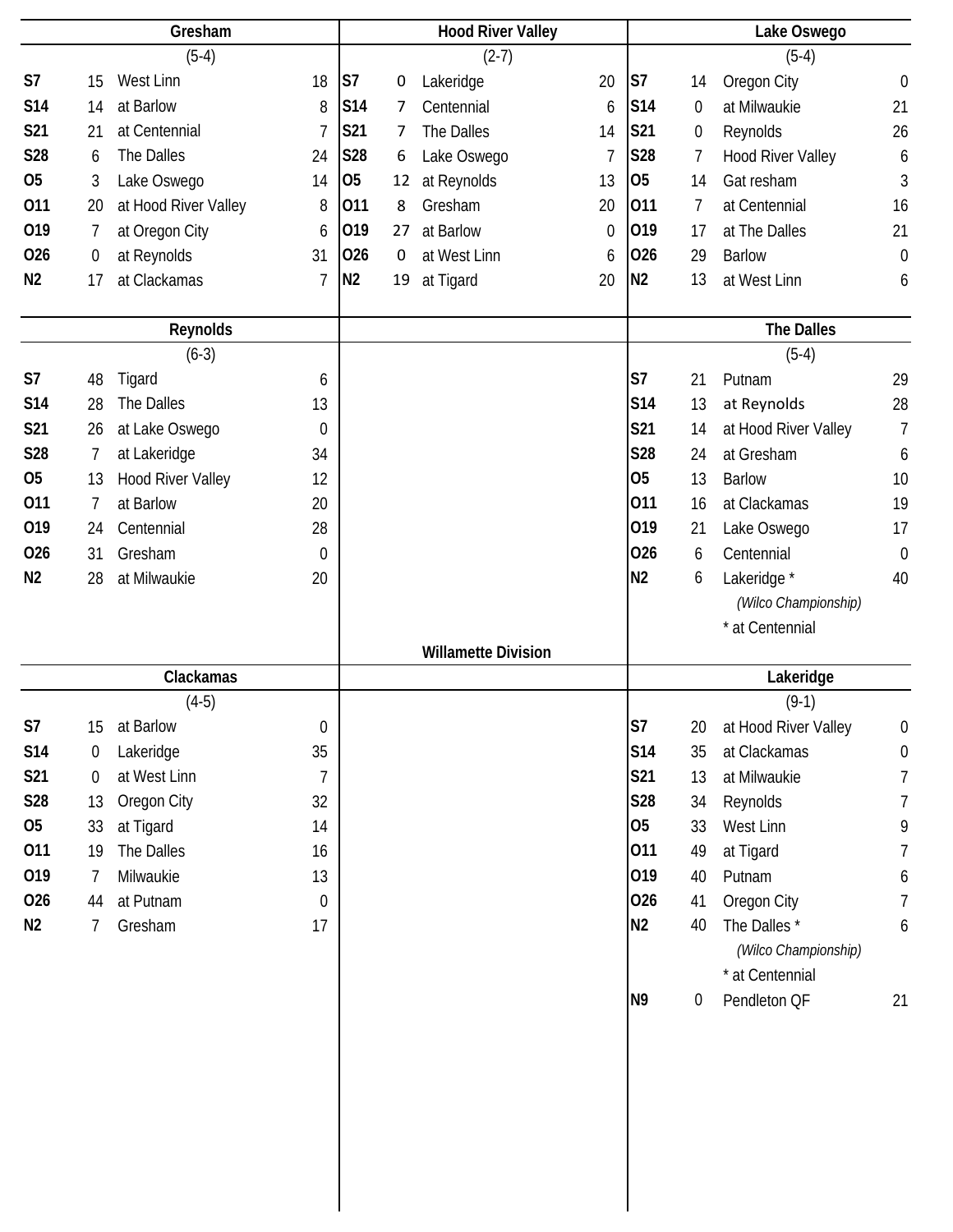|                |                  | Milwaukie                |                  |                |                | <b>Oregon City</b>      |                  |                |                  | Putnam                   |                  |
|----------------|------------------|--------------------------|------------------|----------------|----------------|-------------------------|------------------|----------------|------------------|--------------------------|------------------|
|                |                  | $(6-3)$                  |                  |                |                | $(5-4)$                 |                  |                |                  | $(3-6)$                  |                  |
| S7             | 14               | at Centenniual           | 22               | S7             | 0              | at Lake Oswego          | 14               | S <sub>7</sub> | 29               | at The Dalles            | 21               |
| <b>S14</b>     | 21               | Lake Oswego              | $\mathbf 0$      | S14            | 54             | Tigard                  | 0                | S14            | 7                | West Linn                | 24               |
| S21            | $\overline{1}$   | Lakeridge                | 13               | <b>S21</b>     | 14             | Putnam                  | $\boldsymbol{0}$ | <b>S21</b>     | 0                | at Oregon City           | 14               |
| <b>S28</b>     | 32               | at West Linn             | $\mathbf 0$      | S28            | 32             | at Clackamas            | 13               | <b>S28</b>     | 26               | Tigard                   | $\overline{7}$   |
| <b>O5</b>      | 42               | Oregon City              | 12               | 05             | 12             | at Milwaukie            | 42               | 05             | 12               | Centennial               | 15               |
| 011            | 24               | Putnam                   | $\boldsymbol{0}$ | 011            | 34             | West Linn               | 15               | 011            | $\boldsymbol{0}$ | at Milwaukie             | 24               |
| 019            | 13               | at Clackamas             | $\overline{1}$   | 019            | 6              | Gresham                 | 7                | 019            | 6                | at Lakeridge             | 40               |
| 026            | 32               | at Tigard                | $\mathbf 0$      | 026            | $\overline{7}$ | Lakeridge               | 41               | 026            | $\boldsymbol{0}$ | Clackamas                | 44               |
| N <sub>2</sub> | 20               | Reynolds                 | 28               | N <sub>2</sub> | 7              | Centennial              | 6                | N <sub>2</sub> | 26               | <b>Barlow</b>            | 3                |
|                |                  |                          |                  |                |                |                         |                  |                |                  |                          |                  |
|                |                  | <b>Tigard</b>            |                  |                |                |                         |                  |                |                  | <b>West Linn</b>         |                  |
|                |                  | $(1-8)$                  |                  |                |                |                         |                  |                | 1973 (5-         | $(5-4)$                  |                  |
| S7             | 6                | at Reynolds              | 48               |                |                |                         |                  | S7             | 18               | at Gresham               | 15               |
| S14            | $\boldsymbol{0}$ | at Oregon City           | 54               |                |                |                         |                  | S14            | 24               | at Putnam                | 7                |
| <b>S21</b>     | $\overline{7}$   | <b>Barlow</b>            | 9                |                |                |                         |                  | S21            | 7                | Clackamas                | $\boldsymbol{0}$ |
| S28            | $\overline{7}$   | at Putnam                | 26               |                |                |                         |                  | S28            | $\mathbf 0$      | Milwaukie                | 32               |
| <b>O5</b>      | 14               | Clackamas                | 33               |                |                |                         |                  | 05             | 9                | at Lakeridge             | 33               |
| 011            | 7                | Lakeridge                | 49               |                |                |                         |                  | 011            | 15               | at Oregon City           | 34               |
| 019            | $\boldsymbol{0}$ | at West Linn             | 38               |                |                |                         |                  | 019            | 38               | Tigard                   | $\boldsymbol{0}$ |
| 026            | $\overline{0}$   | Milwaukie                | 32               |                |                |                         |                  | 026            | 6                | <b>Hood River Valley</b> | $\mathbf 0$      |
| N <sub>2</sub> | 20               | <b>Hood River Valley</b> | 19               |                |                |                         |                  | N <sub>2</sub> | 6                | Lake Oswego              | 13               |
|                |                  |                          |                  |                |                |                         |                  |                |                  |                          |                  |
| District 4     |                  | Coast-Valley League      |                  |                |                | <b>Eastern Division</b> |                  |                |                  |                          |                  |
|                |                  | Canby                    |                  |                |                |                         |                  |                |                  | Central                  |                  |
|                |                  | $(2-7)$                  |                  |                |                |                         |                  |                |                  | $(5-4)$                  |                  |
| S7             | 3                | Astoria                  | 24               |                |                |                         |                  | S7             | 6                | St. Helens               | 39               |
| S14            | 0                | at Sandy                 | 32               |                |                |                         |                  | <b>S14</b>     | 6                | at McMinnville           | 48               |
| S21            | 12               | Central                  | 14               |                |                |                         |                  | S21            | 14               | at Canby                 | 12               |
| S28            | 7                | at Newberg               | 40               |                |                |                         |                  | S28            | 22               | Estacada                 | 14               |
| 05             | $\mathbf 0$      | at Estacada              | $\overline{7}$   |                |                |                         |                  | 05             | 12               | at Sweet Home            | 22               |
| 012            | 0                | Sweet Home               | $\overline{7}$   |                |                |                         |                  | 012            | 18               | Silverton                | 14               |
| 019            | 21               | at Silverton             | 11               |                |                |                         |                  | 019            | 16               | at Molalla               | $\mathbf 0$      |
| 026            | 13               | Molalla                  | 12               |                |                |                         |                  | 026            | 18               | Sandy                    | 39               |
| N <sub>2</sub> | 15               |                          | 36               |                |                |                         |                  | N2             | 40               | La Salle                 | $\boldsymbol{0}$ |
|                |                  |                          |                  |                |                |                         |                  |                |                  |                          |                  |
|                |                  |                          |                  |                |                |                         |                  |                |                  |                          |                  |
|                |                  |                          |                  |                |                |                         |                  |                |                  |                          |                  |
|                |                  |                          |                  |                |                |                         |                  |                |                  |                          |                  |
|                |                  |                          |                  |                |                |                         |                  |                |                  |                          |                  |
|                |                  |                          |                  |                |                |                         |                  |                |                  |                          |                  |
|                |                  |                          |                  |                |                |                         |                  |                |                  |                          |                  |
|                |                  |                          |                  |                |                |                         |                  |                |                  |                          |                  |
|                |                  |                          |                  |                |                |                         |                  |                |                  |                          |                  |
|                |                  |                          |                  |                |                |                         |                  |                |                  |                          |                  |
|                |                  |                          |                  |                |                |                         |                  |                |                  |                          |                  |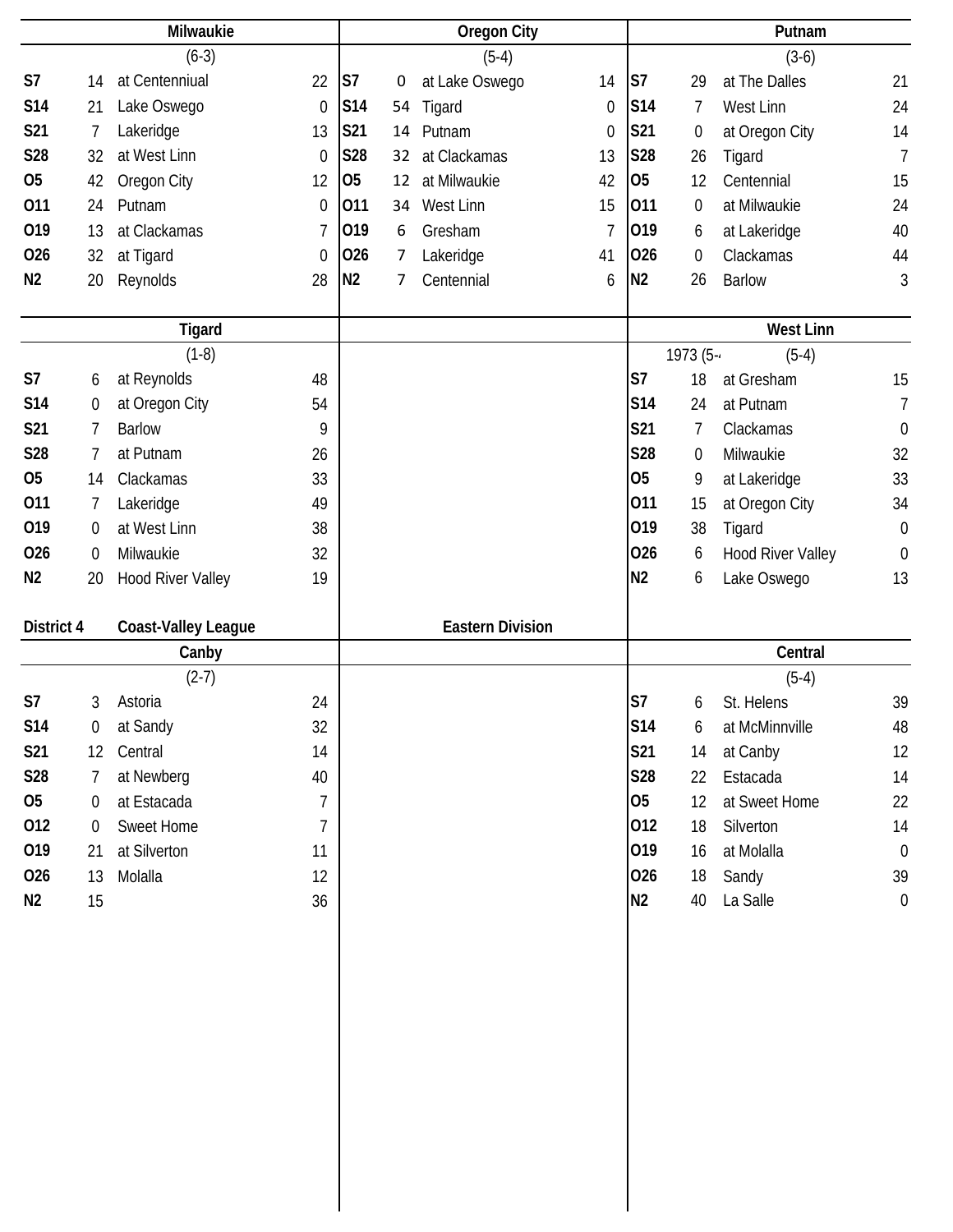|                | Estacada       |                     | Molalla        |                |             |                         | Sandy            |                |                  |                       |                  |
|----------------|----------------|---------------------|----------------|----------------|-------------|-------------------------|------------------|----------------|------------------|-----------------------|------------------|
|                |                | $(3-6)$             |                |                |             | $(1-8)$                 |                  |                |                  | $(7-2)$               |                  |
| S7             | $\mathbf 0$    | <b>Dallas</b>       | 33             | S <sub>7</sub> | 7           | McMinnville             | 40               | S7             | 8                | Newberg               | $\overline{1}$   |
| S14            | 9              | at Molalla          | 14             | <b>S14</b>     | 14          | Estacada                | 9                | <b>S14</b>     | 32               | Canby                 | $\boldsymbol{0}$ |
| S21            | 18             | Sandy               | 28             | <b>S21</b>     | 6           | at Sweet Home           | 7                | S21            | 28               | at Estacada           | 18               |
| S28            | 14             | at Central          | 22             | <b>S28</b>     | 14          | Silverton               | 22               | <b>S28</b>     | 36               | <b>Sweet Home</b>     | 6                |
| <b>O5</b>      | 7              | Canby               | $\overline{0}$ | 05             | $\mathbf 0$ | at Forest Grove         | 36               | <b>O5</b>      | 12               | at Silverton          | 28               |
| 012            | 8              | at St. Helens       | 14             | 012            | 13          | at Sandy                | 14               | 012            | 14               | Molalla               | 13               |
| 019            | 29             | at Sweet Home       | 13             | 019            | 0           | Central                 | 16               | 019            | 42               | Washington at Lincoln | 15               |
| 026            | 14             | Silverton           | 6              | 026            | 12          | at Canby                | 13               | 026            | 39               | at Central            | 18               |
| N <sub>2</sub> | 15             | McMinnville         | 28             | N <sub>2</sub> | 0           | Dallas                  | 27               | N <sub>2</sub> | 6                | <b>Forest Grove</b>   | 27               |
|                |                |                     |                |                |             |                         |                  |                |                  | (League playoif)      |                  |
|                |                | Silverton           |                |                |             |                         |                  |                |                  | <b>Sweet Home</b>     |                  |
|                |                | $(3-6)$             |                |                |             |                         |                  |                |                  | $(3-6)$               |                  |
| S7             | $\overline{0}$ | at Hermiston        | 21             |                |             |                         |                  | S7             | $\boldsymbol{0}$ | <b>Forest Grove</b>   | 27               |
| S14            | 20             | <b>Sweet Home</b>   | $\overline{1}$ |                |             |                         |                  | S14            | $\overline{7}$   | at Silverton          | 20               |
| S21            | $\overline{0}$ | at Dallas           | 32             |                |             |                         |                  | S21            | 7                | Molalla               | 6                |
| <b>S28</b>     | 22             | at Molalla          | 14             |                |             |                         |                  | <b>S28</b>     | 6                | at Sandy              | 36               |
| 05             | 28             | Sandy               | 12             |                |             |                         |                  | <b>O5</b>      | 22               | Central               | 12               |
| 012            | 14             | at Central          | 18             |                |             |                         |                  | 012            | 7                | at Canby              | $\mathbf 0$      |
| 019            | 11             | Canby               | 21             |                |             |                         |                  | 019            | 13               | Estacada              | 29               |
| 026            | 6              | at Estacada         | 14             |                |             |                         |                  | 026            | 9                | at Astoria            | 14               |
| N <sub>2</sub> | 14             | Astoria             | 28             |                |             |                         |                  | N <sub>2</sub> | 7                | St. Helens            | 31               |
|                |                |                     |                |                |             | <b>Western Division</b> |                  |                |                  |                       |                  |
|                |                | Astoria             |                |                |             | <b>Dallas</b>           |                  |                |                  | <b>Forest Grove</b>   |                  |
|                |                | $(5-3)$             |                |                |             | $(7-2)$                 |                  |                |                  | $(7-2)$               |                  |
| S7             |                | 24 at Canby         | 3              |                |             | 20 La Grande (ot)       | 14               | $\mathsf{S}7$  | 27               | at Sweet Home         | $\boldsymbol{0}$ |
| <b>S14</b>     | 8              | at Dallas           | 22             |                |             |                         |                  | S14            | 24               | St. Helens            | 6                |
| <b>S21</b>     | 12             | <b>Forest Grove</b> | 34             | S7             |             | 33 Estacada             | 0                | S21            | 34               | at Astoria            | 12               |
| <b>S28</b>     |                |                     |                | S14            |             | 22 Astoria              | 8                | S28            | $\overline{7}$   | <b>Dallas</b>         | 32               |
| 05             | 8              | McMinnville         | 27             | S21            |             | 32 Silverton            | 0                | 05             | 36               | Molalla               | $\mathbf 0$      |
| 012            | 8              | at Newberg          | 3              | <b>S28</b>     |             | 32 at Forest Grove      | 7                | 012            |                  |                       |                  |
| 019            | 16             | St. Helens          | 0              | 05             |             |                         |                  | 019            | 32               | McMinnville           | 8                |
| 026            | 14             | Sweet Home          | 9              | 012            | 6           | McMinnvilleat           | $\overline{1}$   | 026            | 28               | at Newberg            | 12               |
| N <sub>2</sub> | 28             | at Silverton        | 14             | 019            |             | 35 Newberg              | 24               | N <sub>2</sub> | 27               | at Sandy              | 6                |
|                |                |                     |                | 026            |             | 14 at St. Helens        | 21               |                |                  | (League playoif)      |                  |
|                |                |                     |                | N <sub>2</sub> |             | 27 at Molalla           | $\boldsymbol{0}$ | N <sub>9</sub> | $\overline{7}$   | Marshall QF           | 13               |
|                |                |                     |                |                |             |                         |                  |                |                  |                       |                  |
|                |                |                     |                |                |             |                         |                  |                |                  |                       |                  |
|                |                |                     |                |                |             |                         |                  |                |                  |                       |                  |
|                |                |                     |                |                |             |                         |                  |                |                  |                       |                  |
|                |                |                     |                |                |             |                         |                  |                |                  |                       |                  |
|                |                |                     |                |                |             |                         |                  |                |                  |                       |                  |
|                |                |                     |                |                |             |                         |                  |                |                  |                       |                  |
|                |                |                     |                |                |             |                         |                  |                |                  |                       |                  |
|                |                |                     |                |                |             |                         |                  |                |                  |                       |                  |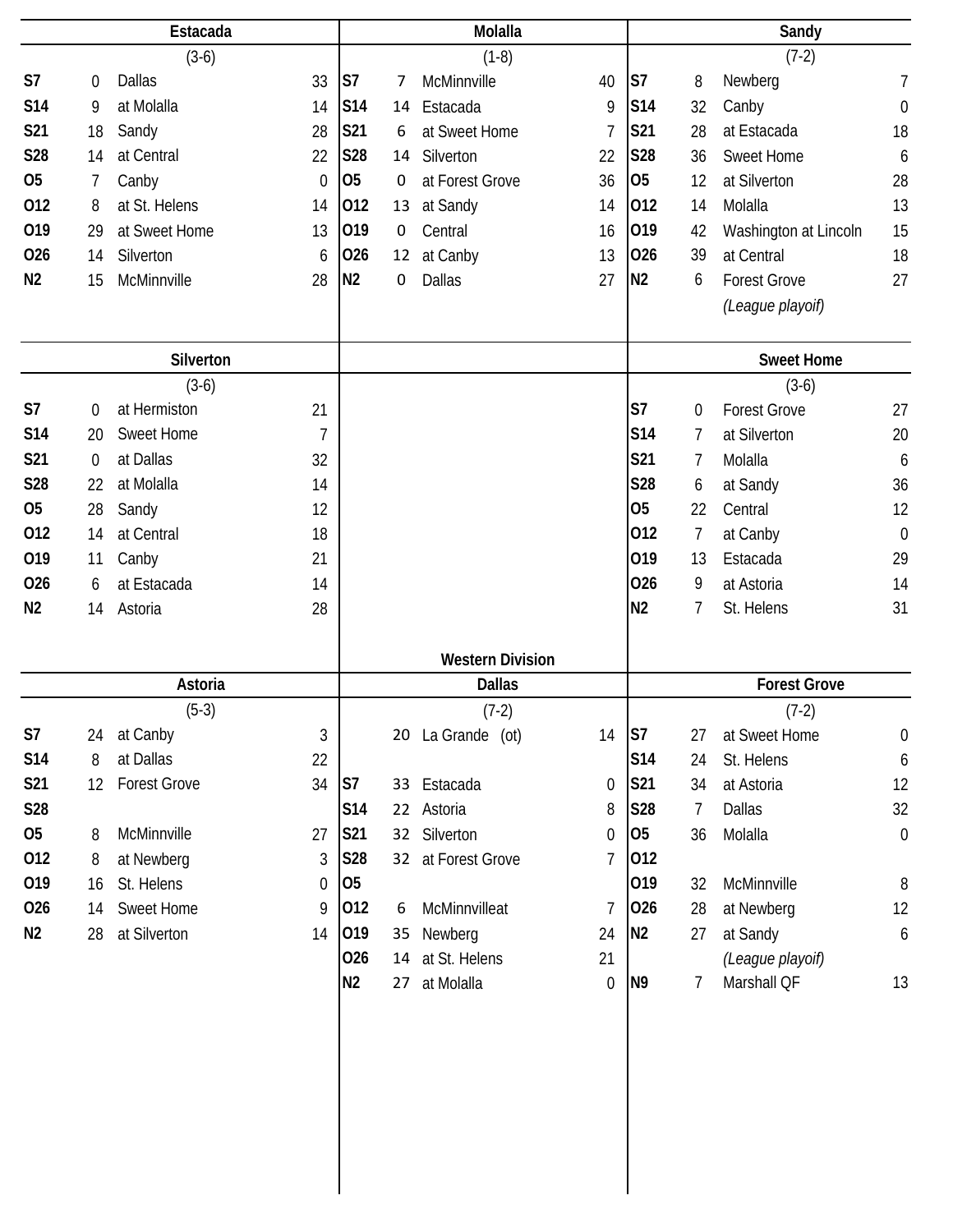|                | McMinnville      |                     |                |                | Newberg |                     |                |                | St. Helens     |                      |                  |  |
|----------------|------------------|---------------------|----------------|----------------|---------|---------------------|----------------|----------------|----------------|----------------------|------------------|--|
|                |                  | $(8-1)$             |                |                |         | $(2-7)$             |                |                |                | $(6-3)$              |                  |  |
| S <sub>7</sub> | 40               | at Molalla          | $\overline{7}$ | S7             | 7       | at Sandy            | 8              | S7             | 39             | at Central           | 6                |  |
| <b>S14</b>     | 48               | Central             | 6              | S14            | 12      | at Medford          | 28             | S14            | 6              | at Forest Grove      | 24               |  |
| S21            | 27               | at Newberg          | 3              | S21            | 3       | McMinnville         | 27             | S21            | 13             | Franklin             | 12               |  |
| <b>S28</b>     | 28               | St. Helens          | 14             | S28            | 40      | Canby               | $\overline{1}$ | S28            | 14             | at McMinnville       | 28               |  |
| 05             | 27               | at Astoria          | 8              | <b>O5</b>      | 14      | at St. Helens       | 41             | 05             | 41             | Newberg              | 14               |  |
| 012            | 7                | <b>Dallas</b>       | 6              | 012            | 3       | Astoria             | 8              | 012            | 14             | Estacada             | 8                |  |
| 019            | 8                | at Forest Grove     | 32             | 019            | 24      | at Dallas           | 35             | 019            | $\overline{0}$ | at Astoria           | 16               |  |
| 026            | 21               | McLoughlin          | 6              | 026            | 12      | <b>Forest Grove</b> | 28             | 026            | 21             | <b>Dallas</b>        | 14               |  |
| N <sub>2</sub> | 36               | at Estacada         | 15             | N <sub>2</sub> | 28      |                     | 15             | N <sub>2</sub> | 31             | at Sweet Home        | $\overline{1}$   |  |
| District 5     |                  | Midwestern League   |                |                |         |                     |                |                |                |                      |                  |  |
|                |                  | Churchill           |                |                |         |                     |                |                |                | <b>Cottage Grove</b> |                  |  |
|                |                  | $(5-4)$             |                |                |         |                     |                |                |                | $(5-4)$              |                  |  |
| S7             | 15               | South Eugene at AS  | 26             |                |         |                     |                | S <sub>7</sub> | 24             | Springfield          | $\boldsymbol{0}$ |  |
| <b>S14</b>     | $\boldsymbol{0}$ | Marshfield at AS    | 10             |                |         |                     |                | <b>S14</b>     | 12             | North Eugene         | 13               |  |
| S21            | 52               | at Springfield      | 0              |                |         |                     |                | S21            | 12             | South Eugene at AS   | 47               |  |
| S28            | 53               | Willamette at AS    | 0              |                |         |                     |                | <b>S28</b>     | 6              | at Thurston          | $\boldsymbol{0}$ |  |
| <b>O5</b>      | 27               | North Eugene at AS  | 33             |                |         |                     |                | O <sub>5</sub> | 32             | North Bend           | 30               |  |
| 012            | 44               | Cottage Grove at AS | 28             |                |         |                     |                | 012            | 28             | Churchill at AS      | 44               |  |
| 019            | 22               | at Thurston         | 27             |                |         |                     |                | 019            | 14             | Sheldon              | 18               |  |
| 026            | 21               | North Bend at AS    | 20             |                |         |                     |                | 026            | 26             | Marshfield           | 12               |  |
| N <sub>2</sub> | 28               | at Sheldon          | 24             |                |         |                     |                | N <sub>2</sub> | 30             | at Willamette        | $\mathbf 0$      |  |
|                |                  | Marshfield          |                |                |         | <b>North Bend</b>   |                |                |                | <b>North Eugene</b>  |                  |  |
|                |                  | $(4-5)$             |                |                |         | $(3-6)$             |                |                |                | $(6-3)$              |                  |  |
| S <sub>7</sub> | 14               | at Thurston         | 15             | S <sub>7</sub> | 8       | Sheldon             | 33             | S7             | 28             | Willamette at AS     | $\boldsymbol{0}$ |  |
| <b>S14</b>     | 10               | Churchill at AS     | 0              | <b>S14</b>     | 36      | Springfield         | $\overline{1}$ | <b>S14</b>     | 13             | at Cottage Grove     | 12               |  |
| S21            | 6                | Sheldon             | 7              | S21            | 30      | at Willamette       | 22             | S21            | 13             | Thurston at AS       | 15               |  |
| <b>S28</b>     | 12               | South Eugene        | 43             | S28            | 6       | North Eugene        | 16             | <b>S28</b>     | 16             | at North Bend        | 6                |  |
| 05             | 34               | at Springfield      | 7              | 05             | 30      | at Cottage Grove    | 32             | 05             | 33             | Churchill at AS      | 27               |  |
| 012            | 35               | Willamette          | 0              | 012            | 8       | Thurston            | 6              | 012            | 13             | Sheldon at AS        | 14               |  |
| 019            | 14               | North Eugene        | 19             | 019            | 8       | South Eugene at AS  | 26             | 019            | 19             | Marshfield           | 14               |  |
| 026            | 12               | at Cottage Grove    | 26             | 026            | 20      | Churchill at AS     | 21             | 026            | 35             | Springfield          | $\boldsymbol{0}$ |  |
| N <sub>2</sub> | 21               | North Bend          | 14             | N <sub>2</sub> | 14      | at Marshfield       | 21             | N <sub>2</sub> | 16             | at South Eugene      | 42               |  |
|                |                  |                     |                |                |         |                     |                |                |                |                      |                  |  |

AS-Autzen Stadium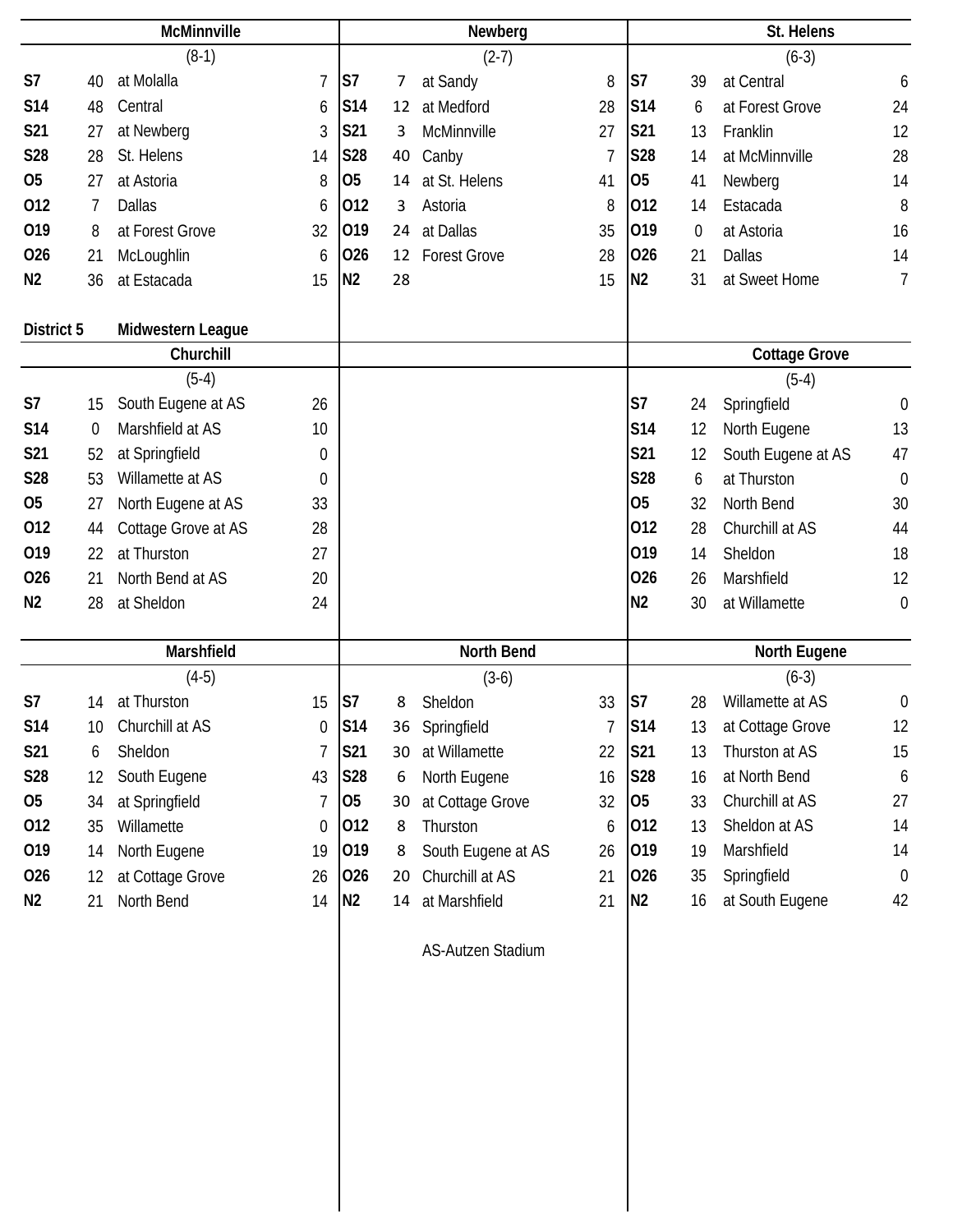| Sheldon        |                  |                            | South Eugene |                 |    |                     | Springfield |                 |                  |                    |             |
|----------------|------------------|----------------------------|--------------|-----------------|----|---------------------|-------------|-----------------|------------------|--------------------|-------------|
|                |                  | $(7-2)$                    |              |                 |    | $(9-1)$             |             |                 |                  | $(1-8)$            |             |
| S7             | 33               | at North Bend              | 8            | S7              | 26 | Churchill at AS     | 15          | S7              | $\boldsymbol{0}$ | at Cottage Grove   | 24          |
| <b>S14</b>     | 23               | South Eugene at AS         | 38           | S14             | 38 | Sheldon at AS       | 23          | S14             | 7                | at North Bend      | 36          |
| S21            | 7                | at Marshfield              | 6            | S21             | 47 | Cottage Grove at AS | 12          | <b>S21</b>      | 0                | Churchill          | 52          |
| S28            | 23               | Springfield at AS          | $\mathbf 0$  | S28             | 43 | at Marshfield       | 12          | <b>S28</b>      | $\boldsymbol{0}$ | Sheldon at AS      | 23          |
| O <sub>5</sub> | 35               | at Willamette              | 12           | 05              | 34 | Thurston at AS      | $\theta$    | 05              | 7                | Marshfield         | 34          |
| 012            | 14               | North Eugene at AS         | 13           | 012             | 43 | at Springfield      | 0           | 012             | 0                | South Eugene       | 43          |
| 019            | 18               | at Cottage Grove           | 14           | 019             | 26 | North Bend at AS    | 8           | 019             | 27               | at Willamette      | $\mathbf 0$ |
| 026            | 17               | Thurston at AS             | 8            | 026             | 52 | Willamette          | 8           | 026             | $\boldsymbol{0}$ | at North Eugene    | 35          |
| N <sub>2</sub> | 24               | Churchill                  | 28           | N <sub>2</sub>  | 42 | North Eugene        | 6           | N <sub>2</sub>  | 7                | at Thurston        | 26          |
|                |                  |                            |              | N <sub>9</sub>  | 0  | Hillsboro QF        | 29          |                 |                  |                    |             |
|                |                  |                            |              |                 |    |                     |             |                 |                  |                    |             |
|                |                  | Thurston                   |              |                 |    |                     |             |                 |                  | Willamette         |             |
|                |                  | $(5-4)$                    |              |                 |    |                     |             |                 |                  | $(0-9)$            |             |
| S7             | 15               | Marshfield                 | 14           |                 |    |                     |             | S7              | 0                | North Eugene at AS | 28          |
| S14            | 27               | Willamette                 | 7            |                 |    |                     |             | <b>S14</b>      | 7                | at Thurston        | 27          |
| S21            | 15               | North Eugene at AS         | 13           |                 |    |                     |             | S21             | 22               | North Bend         | 30          |
| S28            | 0                | Cottage Grove              | 6            |                 |    |                     |             | <b>S28</b>      | 0                | Churchill at AS    | 53          |
| O <sub>5</sub> | 0                | South Eugene at AS         | 34           |                 |    |                     |             | 05              | 12               | Sheldon            | 35          |
| 012            | 6                | at North Bend              | 8            |                 |    |                     |             | 012             | 0                | at Marshfield      | 35          |
| 019            | 27               | Churchill                  | 22           |                 |    |                     |             | 019             | 0                | Springfield        | 27          |
| 026            | 8                | Sheldon at AS              | 17           |                 |    |                     |             | 026             | 8                | at South Eugene    | 52          |
| N <sub>2</sub> | 26               | Springfield                | 7            |                 |    |                     |             | N <sub>2</sub>  | $\boldsymbol{0}$ | Cottage Grove      | 30          |
|                |                  | District 6 Southern Oregon |              |                 |    |                     |             |                 |                  |                    |             |
|                |                  | Ashland                    |              |                 |    | Crater              |             |                 |                  | <b>Grants Pass</b> |             |
|                |                  | $(4-4-1)$                  |              |                 |    | $(3-6)$             |             |                 |                  | $(6-3)$            |             |
| S7             | 14               | Sunset                     | 9            | S <sub>7</sub>  | 7  | at Shasta (CA)      | 27          | S7              | 34               | David Douglas      | 6           |
| <b>S14</b>     | 12               | at Anderson (CA)           | 12           | S <sub>14</sub> | 27 | Coquille (ot)       | 26          | <b>S14</b>      | 28               | at McNary          | 7           |
| <b>S21</b>     | 10               | South Albany               | 6            | <b>S22</b>      | 6  | Cent Catholic at CS | 0           | S21             | 21               | Beaverton          | 24          |
| <b>S28</b>     | 14               | at Yreka (CA)              | 6            | <b>S28</b>      | 20 | at Jesuit           | 40          | S <sub>28</sub> | 12               | at West Albany     | 7           |
| 05             | 12               | at Klamath Union           | 20           | 05              | 8  | at Grants Pass      | 25          | 05              | 25               | Crater             | 8           |
| 012            | 29               | at Crater                  | 0            | 012             | 0  | Ashland             | 29          | 012             | 27               | at Medford         | 35          |
| 019            | 7                | Medford                    | 13           | 019             | 8  | Klamath Union (ot)  | 0           | 019             | 12               | Roseburg           | 27          |
| 026            | $\boldsymbol{0}$ | at Roseburg                | 14           | 026             | 7  | at Medford          | 21          | 026             | 37               | Klamath Union      | 17          |
| N <sub>2</sub> | 26               | <b>Grants Pass</b>         | 27           | N <sub>2</sub>  |    | 12 Roseburg         | 17          | N <sub>2</sub>  | 27               | at Ashland         | 26          |
|                |                  |                            |              |                 |    |                     |             |                 |                  |                    |             |
|                |                  |                            |              |                 |    |                     |             |                 |                  |                    |             |
|                |                  |                            |              |                 |    |                     |             |                 |                  |                    |             |
|                |                  |                            |              |                 |    |                     |             |                 |                  |                    |             |
|                |                  |                            |              |                 |    |                     |             |                 |                  |                    |             |
|                |                  |                            |              |                 |    |                     |             |                 |                  |                    |             |
|                |                  |                            |              |                 |    |                     |             |                 |                  |                    |             |
|                |                  |                            |              |                 |    |                     |             |                 |                  |                    |             |
|                |                  |                            |              |                 |    |                     |             |                 |                  |                    |             |
|                |                  |                            |              |                 |    |                     |             |                 |                  |                    |             |
|                |                  |                            |              |                 |    |                     |             |                 |                  |                    |             |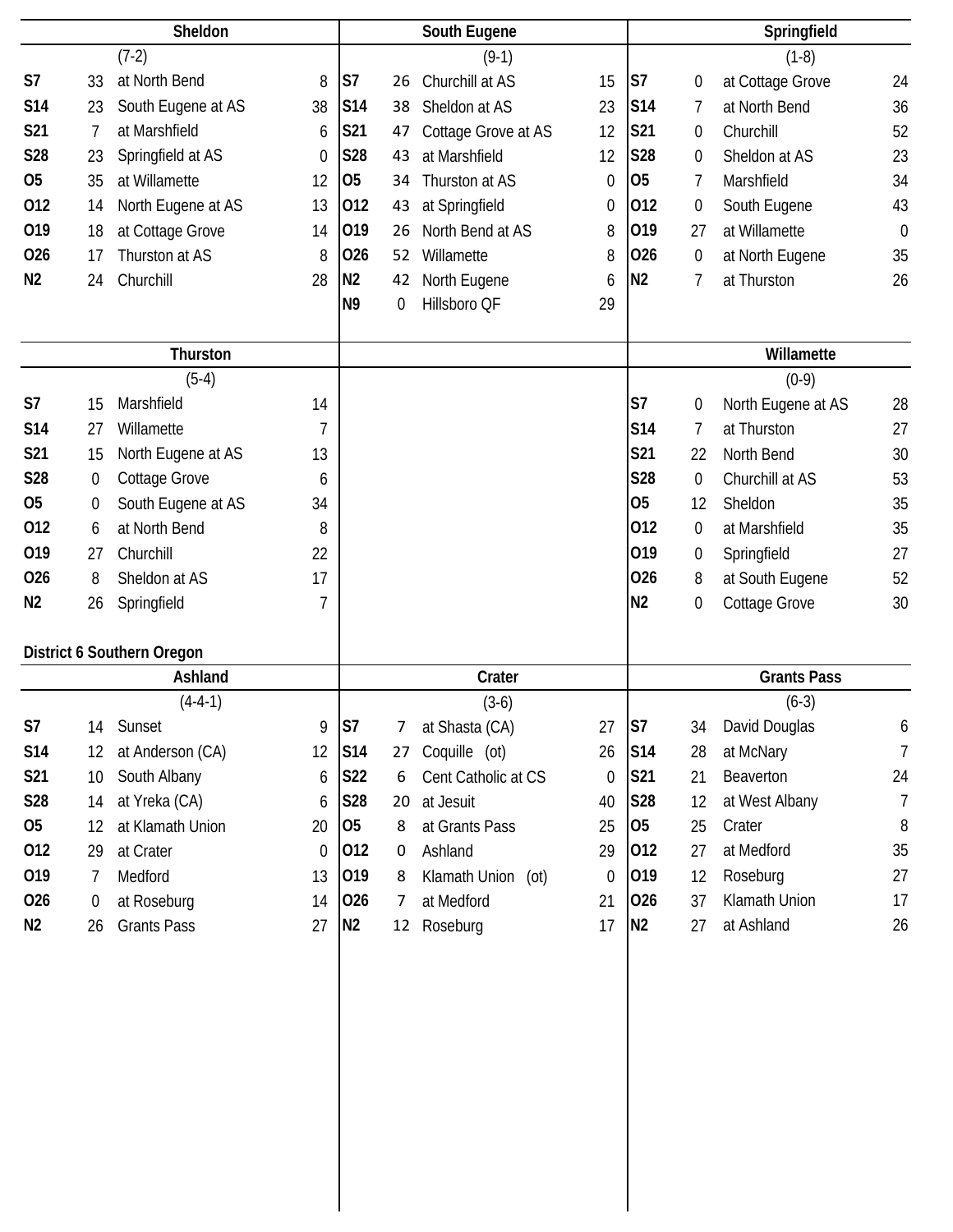| <b>Klamath Union</b> |                | Medford            |                |                 |    | Roseburg                  |                  |                |                |                    |                  |
|----------------------|----------------|--------------------|----------------|-----------------|----|---------------------------|------------------|----------------|----------------|--------------------|------------------|
|                      |                | $(3-6)$            |                |                 |    | $(11-1)$                  |                  |                |                | $(7-2)$            |                  |
| S7                   | 39             | Central Catholic   | $\overline{7}$ | S7              |    | 34 Jesuit                 | 14               | S7             | 10             | at Beaverton       | 34               |
| S14                  | 34             | at Enterprise (CA) | $\overline{1}$ | S14             | 28 | Newberg                   | 12               | S14            | 24             | Bend               | 6                |
| S21                  | 28             | Hillsboro          | 46             | S21             | 14 | Monta Vista (CA)          | 13               | <b>S21</b>     | 42             | Aloha              | 6                |
| S28                  | 6              | at Parkrose        | 24             | <b>S28</b>      | 28 | at Sunset                 | 0                | S28            | 26             | at David Douglas   | 6                |
| 05                   | 28             | Ashland            | 12             | O <sub>5</sub>  | 14 | at Roseburg               | 13               | 05             | 13             | Medford            | 14               |
| 012                  | 13             | at Roseburg        | 23             | 012             | 35 | <b>Grants Pass</b>        | 27               | 012            | 23             | Klamath Union      | 13               |
| 019                  | $\mathbf 0$    | at Crater          | 8              | 019             | 13 | at Ashland                | $\overline{7}$   | 019            | 27             | at Grants Pass     | 12               |
| 026                  | 17             | at Grants Pass     | 37             | 026             |    | 21 Crater                 | $\overline{7}$   | 026            | 14             | Ashland            | $\boldsymbol{0}$ |
| N <sub>2</sub>       | 8              | Medford            | 23             | N <sub>2</sub>  | 23 | at Klamath Union          | 8                | N <sub>2</sub> | 17             | at Crater          | 12               |
|                      |                |                    |                | N <sub>9</sub>  | 21 | <b>Crescent Valley QF</b> | 10               |                |                |                    |                  |
|                      |                |                    |                | N <sub>16</sub> | 42 | Marshall SF               | 0                |                |                |                    |                  |
|                      |                |                    |                | N23             | 21 | Hillsboro F               | 35               |                |                |                    |                  |
|                      | District 7 IMC |                    |                |                 |    |                           |                  |                |                |                    |                  |
|                      |                | <b>Baker</b>       |                |                 |    |                           |                  |                |                | <b>Bend</b>        |                  |
|                      |                | $(3-6)$            |                |                 |    |                           |                  |                |                | $(7-2)$            |                  |
| S7                   | 33             | Mountain Home (ID) | 0              |                 |    |                           |                  | S <sub>7</sub> | 8              | at Aloha           | $\overline{7}$   |
| S14                  | 6              | at Nampa (ID)      | 13             |                 |    |                           |                  | S14            | 6              | at Roseburg        | 24               |
| S21                  | 13             | at Ontario         | 9              |                 |    |                           |                  | <b>S21</b>     | 19             | Hermiston          | 14               |
| S28                  | 8              | at Moscow (ID)     | 13             |                 |    |                           |                  | <b>S28</b>     | 5              | at Pendleton       | 20               |
| 05                   | 20             | at Bend            | 30             |                 |    |                           |                  | <b>O5</b>      | 30             | <b>Baker</b>       | 20               |
| 012                  | 25             | Redmond            | $\theta$       |                 |    |                           |                  | 012            | 28             | at Ontario         | 14               |
| 019                  | 12             | Pendleton          | 34             |                 |    |                           |                  | 019            | 23             | Corvallis          | 14               |
| 026                  | 14             | Hermiston          | 20             |                 |    |                           |                  | 026            | 10             | La Grande          | 8                |
| N <sub>2</sub>       | 15             | at La Grande       | 20             |                 |    |                           |                  | N <sub>2</sub> | 29             | at Redmond         | 13               |
|                      |                | Hermiston          |                |                 |    | La Grande                 |                  |                |                | Ontario            |                  |
|                      |                | $(7-2)$            |                |                 |    | $(6-3)$                   |                  |                |                | $(3-6)$            |                  |
| S7                   | 21             | Silverton          | 0              |                 |    | (ot)<br>14 Dallas         | 20               | S7             | 20             | Nyssa              | $\boldsymbol{0}$ |
| S15                  | 25             | at Lewiston (ID)   | 6              | S7              | 33 | at Mac-HI                 | 14               | <b>S14</b>     | 13             | at Bishop Kelly-ID | 18               |
| S21                  | 14             | at Bend            | 19             | S14             | 31 | Burns ???????             | 0                | <b>S21</b>     | 9              | <b>Baker</b>       | 13               |
| S28                  | 35             | Redmond            | 16             | S21             | 7  | at Ontario                | $\boldsymbol{0}$ | S28            | $\overline{0}$ | La Grande          | $\overline{1}$   |
| 05                   | 33             | at La Grande       | 20             | S28             | 20 | Hermiston                 | 33               | 05             | 22             | at Redmond         | 14               |
| 012                  | 19             | Lebanon            | 13             | 05              | 19 | at Pendleton              | 18               | 012            | 14             | Bend               | 28               |
| 019                  | 21             | Ontario            | 13             | 012             | 34 | Redmond                   | $\theta$         | 019            | 13             | at Hermiston       | 21               |
| 026                  | 20             | at Baker           | 14             | 019             | 8  | at Bend                   | 10               | 026            | 9              | at Pendleton       | 33               |
| N2                   | 7              | Pendleton          | 41             | 026             |    | 20 Baker                  | 15               | N <sub>2</sub> | 23             | Vale               | $\boldsymbol{0}$ |
|                      |                |                    |                | N <sub>2</sub>  |    |                           |                  |                |                |                    |                  |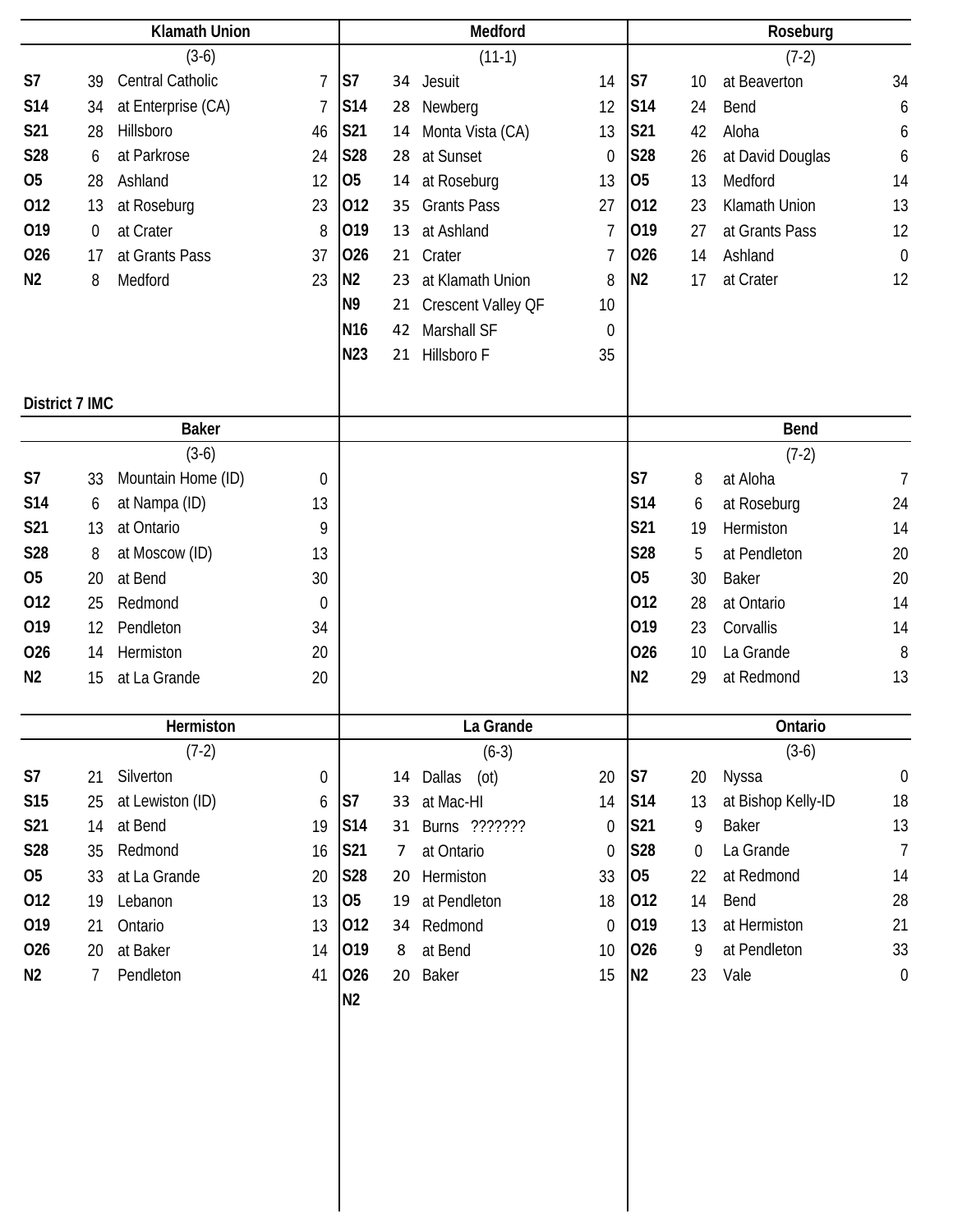|                          |                  | Pendleton               |                 |                 |                |                        |                        |                |                  | Redmond            |                |
|--------------------------|------------------|-------------------------|-----------------|-----------------|----------------|------------------------|------------------------|----------------|------------------|--------------------|----------------|
|                          |                  | $(9-2)$                 |                 |                 |                |                        |                        |                |                  | $(1-8)$            |                |
| S7                       | 33               | at Caldwell (ID)        | 8               |                 |                |                        |                        | S7             | 8                | at Madras          | $\overline{7}$ |
| <b>S14</b>               | 22               | at Richland (WA)        | 13              |                 |                |                        |                        | <b>S14</b>     | 8                | at Crook County    | 39             |
| S21                      | 40               | at Redmond              | 12              |                 |                |                        |                        | S21            | 12               | Pendleton          | 40             |
| S28                      | 20               | Bend                    | 5               |                 |                |                        |                        | <b>S28</b>     | 16               | at Hermiston       | 35             |
| 05                       | 46               | South Salem             | 22              |                 |                |                        |                        | <b>O5</b>      | 14               | Ontario            | 20             |
| 012                      | 18               | La Grande               | 19              |                 |                |                        |                        | 012            | $\overline{0}$   | at Baker           | 25             |
| 019                      | 34               | at Baker                | 12              |                 |                |                        |                        | 019            | 0                | at La Grande       | 34             |
| 026                      | 33               | Ontario                 | 9               |                 |                |                        |                        | 026            | 14               | at Crescent Valley | 57             |
| N <sub>2</sub>           | 41               | at Hermiston            | 7               |                 |                |                        |                        | N <sub>2</sub> | 13               | Bend               | 29             |
| N <sub>9</sub>           | 21               | Lakeridge QF            | $\mathbf 0$     |                 |                |                        |                        |                |                  |                    |                |
| N <sub>16</sub>          | 32               | Hillsboro SF            | 41              |                 |                |                        |                        |                |                  |                    |                |
| <b>District 8 Valley</b> |                  |                         |                 |                 |                |                        |                        |                |                  |                    |                |
|                          |                  | Corvallis               |                 |                 |                | <b>Crescent Valley</b> |                        |                |                  | Lebanon            |                |
|                          |                  | $(7-2)$                 |                 |                 |                | $(9-1)$                |                        |                |                  | $(3-6)$            |                |
| S7                       | 14               | at West Albany          | $\mathbf 0$     | S <sub>7</sub>  | 34             | South Albany           | $\overline{1}$         | S7             | 6                | South Salem        | 22             |
| S14                      | 29               | Lebanon                 | 13              | S14             | 34             | at South Salem         | $\mathbf 0$            | S14            | 13               | at Corvallis       | 29             |
| S21                      | 7                | at Crescent Valley (ot) | 8               | <b>S21</b>      | 8              | Corvallis              | J(T)<br>$\overline{7}$ | <b>S21</b>     | 12               | Sprague            | $\overline{7}$ |
| <b>S28</b>               | 11               | North Salem             | 6               | S28             | 20             | at Sprague             | $\mathbf 0$            | S28            | 7                | at McNary          | 6              |
| 05                       | 13               | at South Albany         | 12              | 05              | 62             | <b>McNary</b>          | 6                      | 05             | 7                | West Albany        | 24             |
| 012                      | 7                | South Salem             | 0               | 012             | 24             | at West Albany         | $\mathbf 0$            | 012            | 13               | at Hermiston       | 19             |
| 019                      | 14               | at Bend                 | 23              | 019             | 42             | Lebanon                | $\theta$               | 019            | $\boldsymbol{0}$ | at Crescent Valley | 42             |
| 026                      | 41               | at Sprague              | 21              | 026             | 57             | Redmond                | 14                     | 026            | 33               | North Salem        | 6              |
| N <sub>2</sub>           | 50               | McNary                  | 12              | N <sub>2</sub>  | 20             | at North Salem         | 13                     | N <sub>2</sub> | 8                | at South Albany    | 28             |
|                          |                  |                         |                 | N <sub>9</sub>  | 10             | Medford QF             | 21                     |                |                  |                    |                |
|                          |                  | <b>McNary</b>           |                 |                 |                | North Salem            |                        |                |                  | South Albany       |                |
|                          |                  | $(0-9)$                 |                 |                 |                | $(3-6)$                |                        |                |                  | $(2-7)$            |                |
| S7                       | 0                | at Sprague              | 6               | S <sub>7</sub>  |                | 13 Parkrose            | 21                     | S7             | 7                | at Crescent Valley | 34             |
| <b>S14</b>               | 7                | <b>Grants Pass</b>      | 28              | S <sub>14</sub> | 23             | at South Albany        | 20                     | <b>S14</b>     | 20               | North Salem        | 23             |
| S21                      | 0                | at West Albany          | 10 <sup>°</sup> | S21             | 18             | South Salem            | 30                     | S21            | 6                | at Ashland         | 10             |
| <b>S28</b>               | 6                | Lebanon                 | 7               | S28             | 6              | at Corvallis           | 11                     | S28            | 8                | at South Salem     | 28             |
| 05                       | 6                | at Crescent Valley      | 62              | 05              | 9              | Sprague                | 0                      | 05             | 12               | Corvallis          | 13             |
| 012                      | $\boldsymbol{0}$ | North Salem             | $\overline{7}$  | 012             | $\overline{7}$ | at McNary              | $\mathbf 0$            | 012            | 19               | at Sprague         | 20             |
| 019                      | 6                | at South Albany         | 34              | 019             | 0              | West Albany            | 15                     | 019            | 34               | McNary             | 6              |
| 026                      | 6                | South Salem             | 16              | 026             | 6              | at Lebanon             | 33                     | 026            | $\overline{0}$   | at West Albany     | 21             |
| N <sub>2</sub>           | 12               | at Corvallis            | 50              | N <sub>2</sub>  | 13             | <b>Crescent Valley</b> | 20                     | N <sub>2</sub> | 28               | Lebanon            | 8              |
|                          |                  |                         |                 |                 |                |                        |                        |                |                  |                    |                |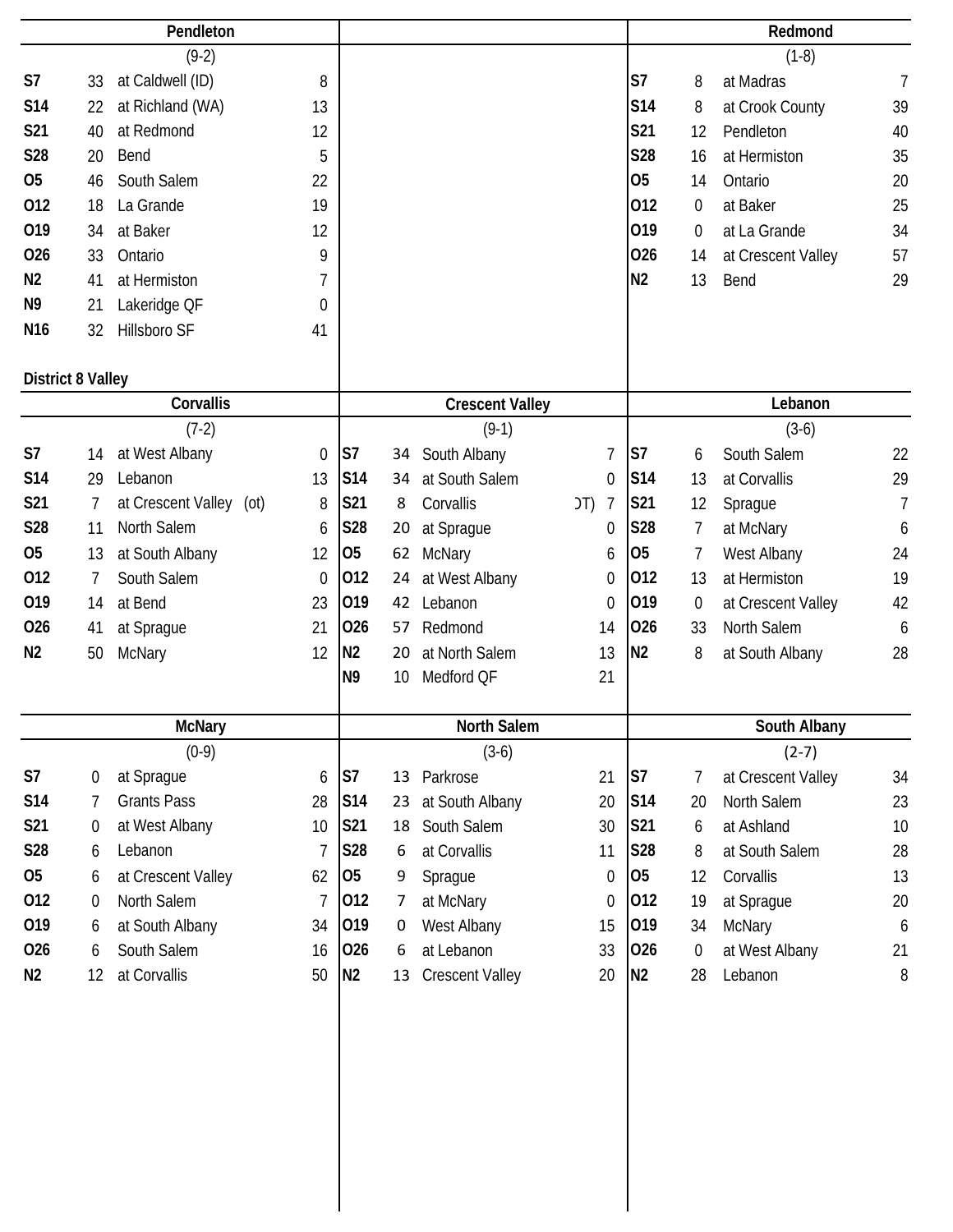|                | South Salem |                        |             | <b>Sprague</b>  |    |                        |             |                | <b>West Albany</b> |                        |                |  |
|----------------|-------------|------------------------|-------------|-----------------|----|------------------------|-------------|----------------|--------------------|------------------------|----------------|--|
|                |             | $(6-3)$                |             |                 |    | $(2-7)$                |             |                |                    | $(5-4)$                |                |  |
| S7             | 22          | at Lebanon             | 6           | IS <sub>7</sub> | 6  | McNary                 | $\mathbf 0$ | S7             | 0                  | Corvallis              | 14             |  |
| <b>S14</b>     | 0           | <b>Crescent Valley</b> | 34          | S <sub>14</sub> | 0  | West Albany            | 41          | <b>S14</b>     | 41                 | at Sprague             | $\overline{0}$ |  |
| S21            | 30          | at North Salem         | 18          | <b>S21</b>      | 7  | at Lebanon             | 12          | <b>S21</b>     | 10                 | McNary                 | $\overline{0}$ |  |
| <b>S28</b>     | 28          | South Albany           | $\mathbf 0$ | <b>S28</b>      | 0  | <b>Crescent Valley</b> | 20          | <b>S28</b>     |                    | <b>Grants Pass</b>     | 12             |  |
| 05             | 22          | at Pendleton           | 46          | <b>O</b>        | 0  | at North Salem         | 9           | <b>O</b> 5     | 24                 | at Lebanon             | $\overline{7}$ |  |
| 012            | 0           | at Corvallis           |             | 012             |    | 20 South Albany        | 19          | 012            | 0                  | <b>Crescent Valley</b> | 24             |  |
| 019            | 26          | Sprague                | $\mathbf 0$ | 019             | 0  | at South Salem         | 26          | 019            | 15                 | at North Salem         | $\overline{0}$ |  |
| 026            | 16          | at McNary              | 6           | 026             | 21 | Corvallis              | 41          | 026            | 21                 | South Albany           | $\overline{0}$ |  |
| N <sub>2</sub> | 16          | West Albany            | 6           | N <sub>2</sub>  | 0  | Benson                 | 14          | N <sub>2</sub> | 6                  | at South Salem         | 16             |  |

## **1973 Class AA Football Schedules and Scores**

 $\mathsf{l}$ 

**N23** 6 Marist F 30

| District 1      |                  | Cowapa League        |                  |                |    |                      |             |                |                  |                       |                  |
|-----------------|------------------|----------------------|------------------|----------------|----|----------------------|-------------|----------------|------------------|-----------------------|------------------|
|                 |                  | Clatskanie           |                  |                |    | Neah-Kah-Nie         |             |                |                  | Rainier               |                  |
|                 |                  | $(0-9)$              |                  |                |    |                      |             |                |                  | $(4-5)$               |                  |
| S7              | 0                | <b>Banks</b>         | 21               | S <sub>7</sub> | 13 | Stayton              | 6           | S7             | 18               | at Philomath          | 12               |
| S14             | 0                | Yamhill-Carlton      | 13               | S14            | 15 | Taft                 | 8           | S14            | 12               | Ridgefield (WA)       | 8                |
| S21             | 0                | at Scappoose         | 46               | S21            | 13 | Willamina            | 12          | S21            | $\boldsymbol{0}$ | Washougal (WA)        | 13               |
| <b>S28</b>      | 0                | at Neah-Kah-Nie      | 24               | <b>S28</b>     | 24 | Clatskanie           | $\mathbf 0$ | <b>S28</b>     | 8                | at Banks              | 13               |
| 05              | 6                | Seaside              | 20               | O <sub>5</sub> | 0  | at Scappoose<br>(ot) | 6           | 05             | 26               | at Tillamook          | 7                |
| 011             | 6                | at Rainier           | 46               | 011            | 6  | Tillamook            | 0           | 011            | 46               | Clatskanie            | 6                |
| 019             | $\boldsymbol{0}$ | Tillamook<br>(ot)    | 3                | 019            | 0  | at Seaside           | 14          | 019            | 14               | at Scappoose          | 47               |
| 026             | 12               | at Taft              | 27               | 026            | 13 | at Rainier           | $\mathbf 0$ | 026            | 0                | Neah-Kah-Nie          | 13               |
| N <sub>2</sub>  | 12               | at Dayton            | 49               | N <sub>2</sub> |    | Gervais              |             | N <sub>2</sub> | 6                | at Seaside            | 42               |
|                 |                  |                      |                  |                |    |                      |             |                |                  |                       |                  |
|                 |                  | Scappoose            |                  |                |    | Seaside              |             |                |                  | <b>Tillamook</b>      |                  |
|                 |                  | $(10-2)$             |                  |                |    | $(6-3)$              |             |                |                  | $(2-6-1)$             |                  |
| S7              | 16               | at Washougal (WA)    | 27               | lS7            | 33 | <b>Central Linn</b>  | 16          | S7             | 18               | Yamhill-Carlton       | $\mathbf 0$      |
| S <sub>14</sub> | 30               | Sherwood             | $\overline{0}$   | <b>S14</b>     | 0  | at Woodburn          | 8           | S14            | 14               | at Cascade            | 20               |
| S21             | 46               | Clatskanie           | $\boldsymbol{0}$ | S21            | 6  | Woodland (WA)        | 14          | S21            | 28               | at Carson-Graham (BC) | 28               |
| S28             | 28               | at Seaside           | 22               | S28            | 22 |                      |             | S28            | 0                | Toledo                | 8                |
| O <sub>5</sub>  |                  |                      |                  |                |    | Scappoose            | 28          |                |                  |                       |                  |
|                 | 6                | Neah-Kah-Nie<br>(ot) | $\boldsymbol{0}$ | <b>O5</b>      | 20 | at Clatskanie        | 6           | 05             | 6                | Rainier               | 27               |
| 012             | 16               | at Woodburn          | 10               | 011            | 26 | Toledo               | 18          | 011            | $\theta$         | at Neah-Kah-Nie       | 6                |
| 019             | 47               | Rainier              | 14               | 019            | 14 | Neah-Kah-Nie         | 0           | 019            | 3                | at Clatskanie<br>(ot) | $\boldsymbol{0}$ |
| 026             | 40               | at Stayton           | 12               | 026            | 18 | at Tillamook         | 10          | 026            | 10               | Seaside               | 18               |
| N <sub>2</sub>  | 33               | at Tillamook         | 0                | N <sub>2</sub> | 42 | Rainier              | 6           | N <sub>2</sub> | 0                | Scappoose             | 33               |
| N <sub>10</sub> | 18               | Gold Beach QF        | 16               |                |    |                      |             |                |                  |                       |                  |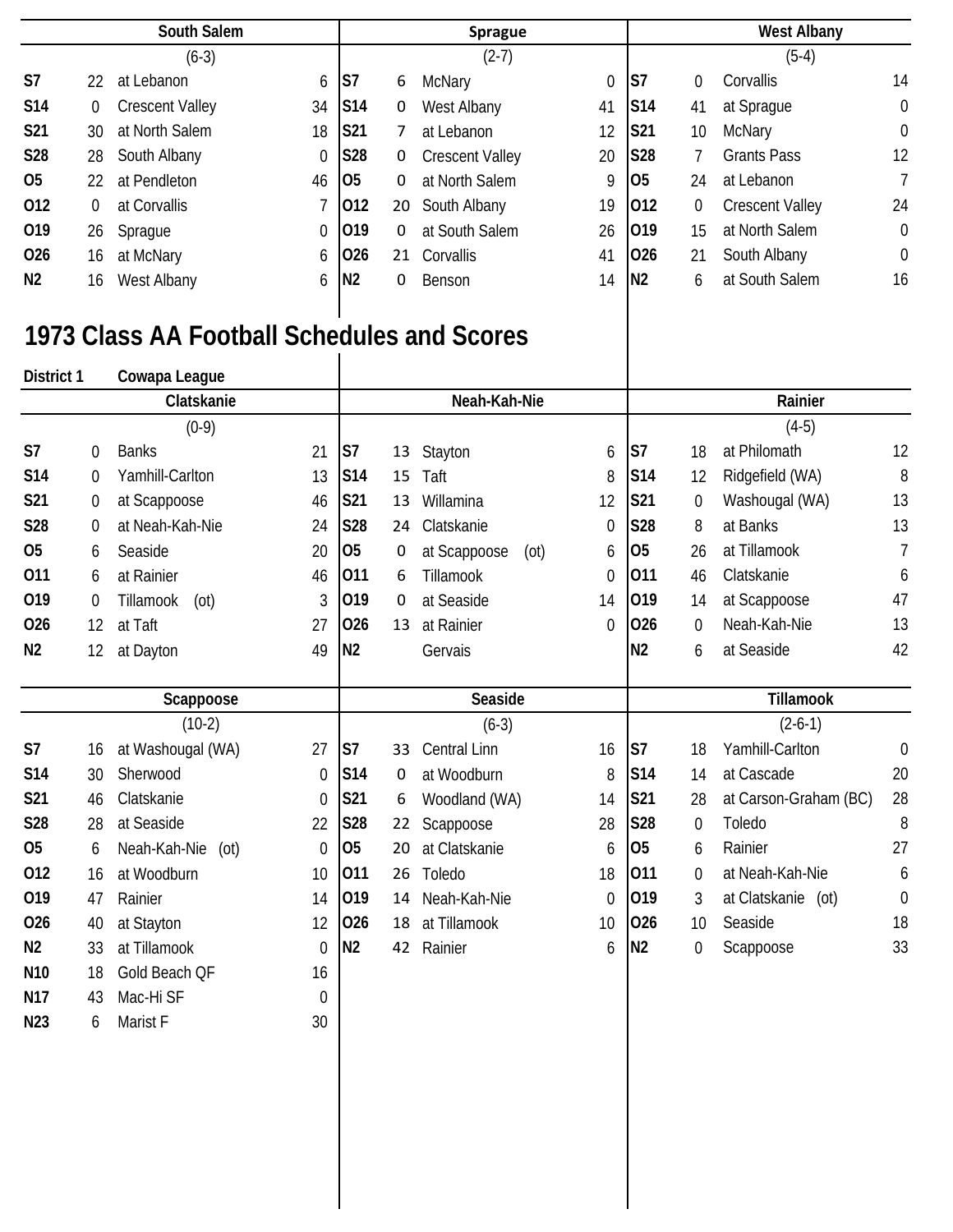| <b>District 2</b> |                  | Yamawa League       |                |                |             |                    |    |                |                  |                 |                  |
|-------------------|------------------|---------------------|----------------|----------------|-------------|--------------------|----|----------------|------------------|-----------------|------------------|
|                   |                  | <b>Banks</b>        |                |                |             |                    |    |                |                  | Dayton          |                  |
|                   |                  | $(9-2)$             |                |                |             |                    |    |                |                  |                 |                  |
| S <sub>7</sub>    | 21               | at Clatskanie       | 0              |                |             |                    |    | S <sub>8</sub> | 24               | at Cascade      | $\mathbf 0$      |
| <b>S14</b>        | 35               | at Central Linn     | 0              |                |             |                    |    | <b>S14</b>     | 8                | at Gladstone    | 6                |
| S21               | 26               | Nestucca            | 0              |                |             |                    |    | <b>S21</b>     | 14               | at Sheridan     | $\mathbf 0$      |
| <b>S28</b>        | 13               | Rainier             | 8              |                |             |                    |    | <b>S28</b>     | 0                | at Nestucca     | 30               |
| <b>O5</b>         | 21               | Sherwood            | 12             |                |             |                    |    | 05             | 14               | Willamiona      | 8                |
| 011               | 34               | at Willamina        | 16             |                |             |                    |    | 011            | 6                | at Sherwood     | 9                |
| 019               | 26               | at Sheridan         | 0              |                |             |                    |    | 019            | 44               | Yamhill-Carlton | 22               |
| 026               | 20               | Dayton              | 30             |                |             |                    |    | 026            | 30               | at Banks        | 20               |
| N <sub>2</sub>    | 21               | at Yamhill-Carlton  | 0              |                |             |                    |    | N <sub>2</sub> | 44               | Clatskanie      | 12               |
| N <sub>9</sub>    | 7                | Newport QF          | 0              |                |             |                    |    |                |                  |                 |                  |
| N <sub>16</sub>   | 8                | Marist SF           | 28             |                |             |                    |    |                |                  |                 |                  |
|                   |                  |                     |                |                |             |                    |    |                |                  |                 |                  |
|                   |                  | Nestucca            |                |                |             | Sheridan           |    |                |                  | Sherwood        |                  |
|                   |                  |                     |                |                |             |                    |    |                |                  | $(6-3)$         |                  |
| S <sub>8</sub>    | 6                | at Burns            | 24             | S7             | $\mathbf 0$ | Toledo             | 6  | S7             | 7                | Woodburn        | 6                |
| S14               | 24               | <b>North Marion</b> | $\overline{1}$ | S14            | 14          | at Salem Academy   | 38 | S14            | 0                | at Scappoose    | 30               |
| S21               | 0                | at Banks            | 26             | S21            | 0           | Dayton             | 14 | S21            | 14               | Yamhill-Carlton | 12               |
| <b>S28</b>        | 30               | Dayton              | 0              | <b>S28</b>     | 0           | at Sherwood        | 28 | <b>S28</b>     | 28               | Sheridan        | $\overline{0}$   |
| <b>O5</b>         | 10               | at Yamhill-Carlton  | 6              | O <sub>5</sub> | 6           | Corbett            | 28 | 05             | 12               | at Banks        | 21               |
| 011               | 20               | Sheridan            | 0              | 011            | 0           | at Nestucca        | 20 | 011            | 9                | Dayton          | 6                |
| 019               |                  | Bye                 |                | 019            | 0           | <b>Banks</b>       | 26 | 019            | 33               | at Willamina    | 13               |
| 026               | 31               | Willamina           | 0              | 026            | 6           | at Yamhill-Carlton | 14 | 026            | 30               | at La Salle     | $\mathbf 0$      |
| N <sub>2</sub>    | 18               | Sherwood            | $\overline{7}$ | N <sub>2</sub> | 8           | at Willamina       | 31 | N <sub>2</sub> | 7                | at Nestucca     | 18               |
|                   |                  |                     |                |                |             |                    |    |                |                  |                 |                  |
|                   |                  | Willamina           |                |                |             |                    |    |                |                  | Yamhill-Carlton |                  |
|                   |                  |                     |                |                |             |                    |    |                |                  | $(2-7)$         |                  |
| S7                | 20               | at Coquille         | 6              |                |             |                    |    | S7             | $\mathbf 0$      | at Tillamook    | 18               |
| <b>S14</b>        | 12 <sup>°</sup>  | Stayton             | 13             |                |             |                    |    | <b>S14</b>     | 13               | at Clatskanie   | $\pmb{0}$        |
| <b>S21</b>        |                  | 12 at Neah-Kah-Nie  | 13             |                |             |                    |    | S21            | 12               | at Sherwood     | 14               |
| <b>S28</b>        | 57               | Yamhill-Carlton     | 12             |                |             |                    |    | S28            | 12               | at Willamina    | 57               |
| 05                | 8                | at Dayton           | 14             |                |             |                    |    | <b>O5</b>      | 6                | Nestucca        | 10               |
| 011               | 16               | <b>Banks</b>        | 34             |                |             |                    |    | 012            | $\overline{0}$   | Myrtle Point    | 14               |
| 019               | 13               | Sherwood            | 33             |                |             |                    |    | 019            | 22               | at Dayton       | 44               |
| 026               | $\boldsymbol{0}$ | at Nestucca         | 31             |                |             |                    |    | 026            | 14               | Sheridan        | $\boldsymbol{6}$ |
| N <sub>2</sub>    | 31               | Sheridan            | 8              |                |             |                    |    | N2             | $\boldsymbol{0}$ | <b>Banks</b>    | 21               |
|                   |                  |                     |                |                |             |                    |    |                |                  |                 |                  |
|                   |                  |                     |                |                |             |                    |    |                |                  |                 |                  |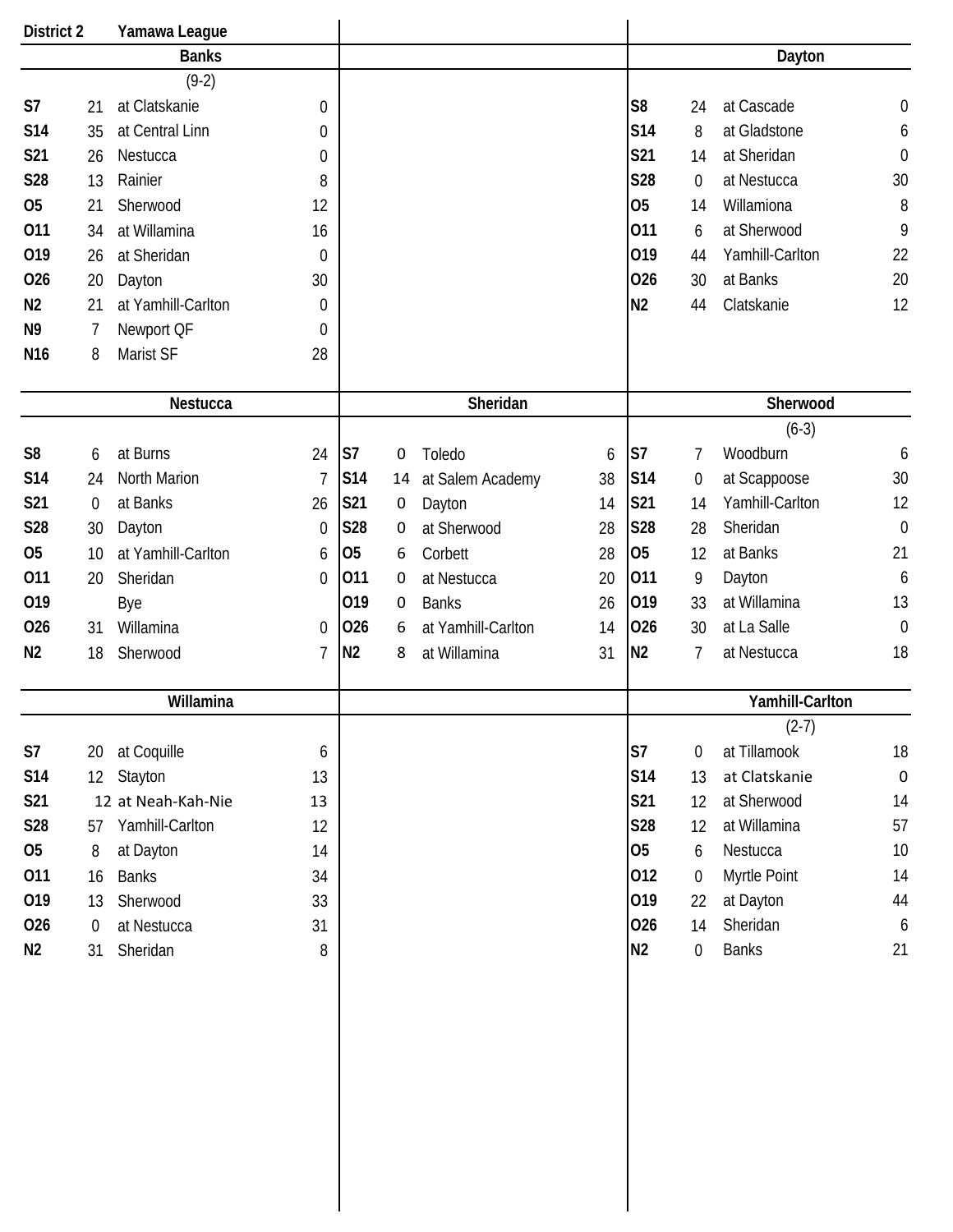| District 3     |             | <b>Coast League</b> |                  |                |             |                         |                  |                |                  |                     |                  |
|----------------|-------------|---------------------|------------------|----------------|-------------|-------------------------|------------------|----------------|------------------|---------------------|------------------|
|                |             | Newport             |                  |                |             | Reedsport               |                  |                |                  | <b>Siuslaw</b>      |                  |
|                |             | $(8-2)$             |                  |                |             | $(6-3)$                 |                  |                |                  | $(4-5)$             |                  |
| S <sub>7</sub> | 37          | at Elmira           | $\boldsymbol{0}$ | S7             | 15          | Bandon                  | 8                | S7             | 7                | at Myrtle Point     | 14               |
| S14            | 35          | at Junction City    | 8                | S14            | 35          | Myrtle Point            | 13               | <b>S14</b>     | 28               | Elmira              | $\mathbf 0$      |
| S21            | 7           | at Myrtle Point     | 6                | S21            | 13          | at Coquille             | 25               | S21            | 14               | Gold Beach          | 42               |
| S28            | 24          | Coquille            | 19               | <b>S28</b>     | 6           | at Gold Beach           | 27               | <b>S28</b>     | 12               | at Bandon           | 19               |
| <b>O5</b>      | 0           | at Gold Beach       | 30               | 05             | 27          | at Taft                 | 6                | O <sub>5</sub> | 22               | atToledo            | $\mathbf 0$      |
| 011            | 7           | Reedsort            | $\mathbf 0$      | 011            | $\mathbf 0$ | at Newport              | 7                | 011            | 40               | Taft                | 18               |
| 019            | 41          | Siuslaw             | 21               | 019            | 49          | at Brookings-Harbor     | $\mathbf 0$      | 019            | 21               | at Newport          | 41               |
| 026            | 27          | at Toledo           | $\boldsymbol{0}$ | 026            | 33          | at Siuslaw              | 13               | 026            | 13               | Reedsport           | 33               |
| N <sub>2</sub> | 17          | Taft                | 0                | N <sub>2</sub> | 29          | Toledo                  | $\boldsymbol{0}$ | N <sub>2</sub> | 45               | Coquille            | 22               |
| N <sub>9</sub> | $\mathbf 0$ | Banks QF            | $\overline{1}$   |                |             |                         |                  |                |                  |                     |                  |
|                |             |                     |                  |                |             |                         |                  |                |                  |                     |                  |
|                |             | <b>Taft</b>         |                  |                |             |                         |                  |                |                  | <b>Toledo</b>       |                  |
|                |             | $(4-4-1)$           |                  |                |             |                         |                  |                |                  | $(4-4-1)$           |                  |
| S <sub>7</sub> | 40          | Jefferson           | $\boldsymbol{0}$ |                |             |                         |                  | S7             | 6                | at Sheridan         | $\boldsymbol{0}$ |
| <b>S14</b>     | 8           | at Neah-Kah-Nie     | 15               |                |             |                         |                  | S14            | 18               | at Philomath        | 8                |
| S21            | 36          | at North Marion     | 6                |                |             |                         |                  | S21            | 22               | Crook County        | 7                |
| S28            | 22          | Regis               | 16               |                |             |                         |                  | S28            | 8                | at Tillamook        | $\mathbf 0$      |
| <b>O5</b>      | 6           | Reedsport           | 27               |                |             |                         |                  | 05             | $\boldsymbol{0}$ | Siuslaw             | 22               |
| 011            | 18          | at Siuslaw          | 40               |                |             |                         |                  | 011            | 18               | Seaside             | 26               |
| 019            | 12          | Toledo              | 12               |                |             |                         |                  | 019            | 12               | at Taft             | 12               |
| 026            | 27          | Clatskanie          | 12               |                |             |                         |                  | 026            | $\mathbf 0$      | Newport             | 27               |
| N <sub>2</sub> | 0           | at Newport          | 17               |                |             |                         |                  | N <sub>2</sub> | $\boldsymbol{0}$ | at Reedsport        | 29               |
|                |             |                     |                  |                |             |                         |                  |                |                  |                     |                  |
|                |             | <b>Bandon</b>       |                  |                |             | <b>Brookings-Harbor</b> |                  |                |                  | Coquille            |                  |
|                |             | $(2-7)$             |                  |                |             | $(1-8)$                 |                  |                |                  | $(4-5)$             |                  |
| S7             | 8           | at Reedsport        | 15               | S7             | 8           | at Mapleton             | 14               | S7             | 6                | Willamina           | 20               |
| S15            | 0           | Marist              | 6                | S14            | 0           | St. Bernard's (CA)      | 34               | <b>S14</b>     | 26               | at Crater<br>(ot)   | 27               |
| <b>S22</b>     | 8           | at La Salle         | 6                | S21            | 0           | at Del Norte (CA)       | 27               | S21            | 25               | Reedsport           | 13               |
| S28            | 19          | Siuslaw             | 12               | S28            | 8           | Myrtle Point            | 26               | S28            | 19               | at Newport          | 24               |
| 05             | 6           | Myrtle Point        | 35               | 05             | 0           | Coquille                | 51               | 05             | 51               | at Brookings-Harbor | $\boldsymbol{0}$ |
| 011            | 21          | Brookings-Harbor    | 23               | 011            | 23          | at Bandon               | 21               | 011            | 16               | Gold Beach          | 42               |
| 019            | 22          | at Coquille         | 34               | 019            | $\mathbf 0$ | Reedsport               | 49               | 019            | 34               | Bandon              | 22               |
| 026            | 20          | at Del Norte (CA)   | 41               | 026            | 22          | Gold Beach              | 42               | 026            | 19               | Myrtle Point        | $\theta$         |
| N <sub>2</sub> | 16          | at Gold Beach       | 42               | N <sub>2</sub> | 20          | at Myrtle Point         | 42               | N <sub>2</sub> | 22               | at Siuslaw          | 45               |
|                |             |                     |                  |                |             |                         |                  |                |                  |                     |                  |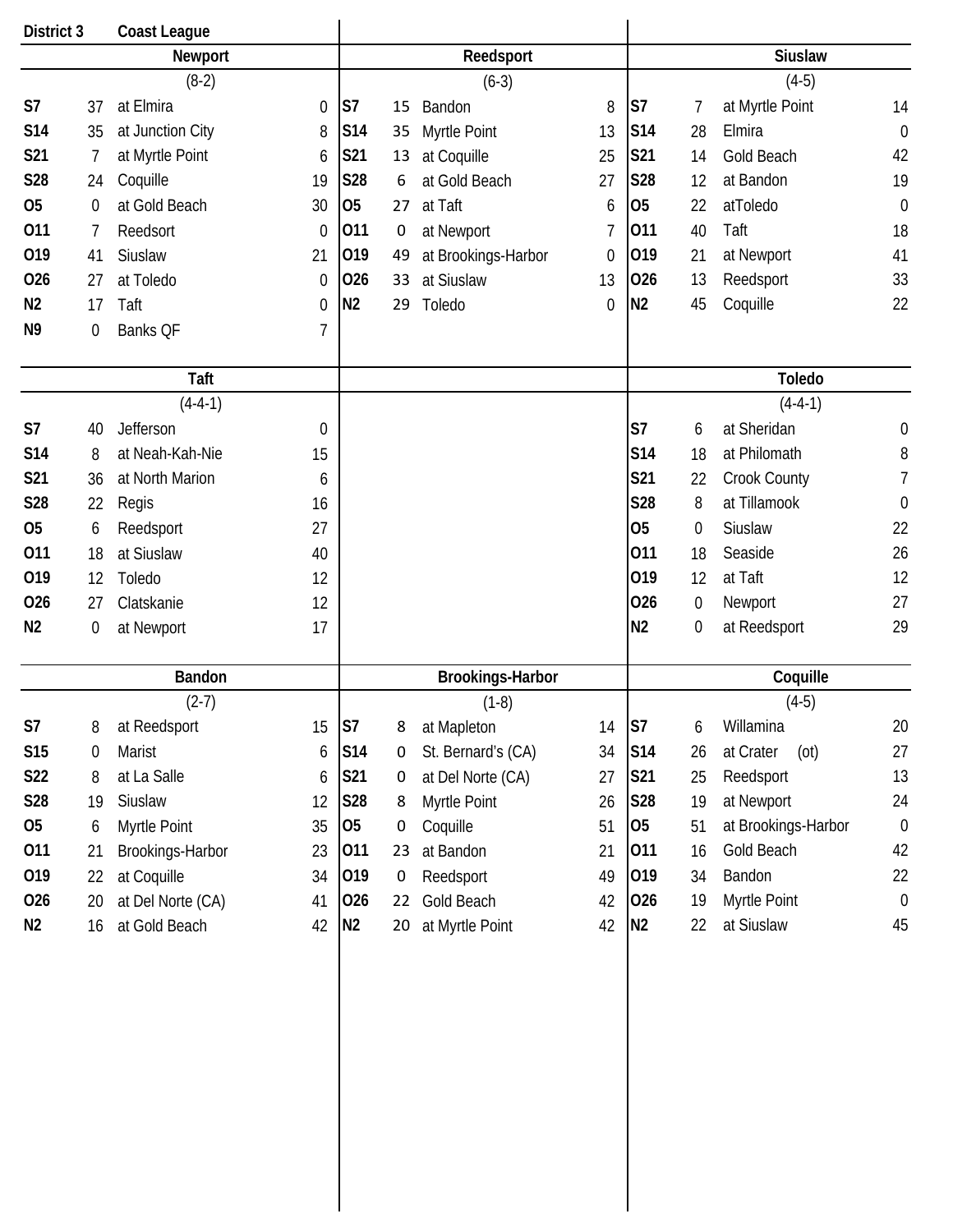|                 |             | <b>Gold Beach</b>     |                  |                |    |                     |                |                 |                  | <b>Myrtle Point</b> |                  |
|-----------------|-------------|-----------------------|------------------|----------------|----|---------------------|----------------|-----------------|------------------|---------------------|------------------|
|                 |             | $(8-2)$               |                  |                |    |                     |                |                 |                  | $(5-4)$             |                  |
| S <sub>7</sub>  | 43          | at PacifiC            | 12               |                |    |                     |                | S7              | 14               | Siuslaw             | $\overline{7}$   |
| <b>S14</b>      | 24          | Pleasant Hill         | 14               |                |    |                     |                | <b>S14</b>      | 13               | at Reedsport        | 35               |
| S21             | 14          | at Siuslaw            | 42               |                |    |                     |                | S21             | 6                | Newport             | $\overline{1}$   |
| S28             | 27          | at Reedsport          | 6                |                |    |                     |                | <b>S28</b>      | 27               | at Brookings-Harbor | 8                |
| <b>O5</b>       | 30          | Newport               | 0                |                |    |                     |                | <b>O5</b>       | 35               | at Bandon           | 6                |
| 011             | 42          | at Coquille           | 16               |                |    |                     |                | 012             | 14               | at Yamhill-Carlton  | $\mathbf 0$      |
| 019             | 38          | Myrtle Point          | 32               |                |    |                     |                | 019             | 35               | at Gold Beach       | 38               |
| 026             | 42          | at Brookings-Harbor   | 22               |                |    |                     |                | 026             | 0                | at Coquille         | 19               |
| N <sub>2</sub>  | 42          | Bandon                | 16               |                |    |                     |                | N <sub>2</sub>  | 49               | Brookings-Harbor    | 20               |
| N <sub>10</sub> | 16          | Scappoose QF          | 18               |                |    |                     |                |                 |                  |                     |                  |
| District 5      |             | <b>Emerald League</b> |                  |                |    |                     |                |                 |                  |                     |                  |
|                 |             | <b>Central Linn</b>   |                  |                |    | Creswell            |                |                 |                  | Elmira              |                  |
|                 |             |                       |                  |                |    | $(2-7)$             |                |                 |                  | $(1-8)$             |                  |
| S <sub>7</sub>  | 16          | at Seaside            | 33               | S7             | 37 | Chemawa             | 0              | S <sub>7</sub>  | $\boldsymbol{0}$ | Newport             | 37               |
| <b>S14</b>      | $\mathbf 0$ | <b>Banks</b>          | 35               | S14            | 14 | Scio                | $\overline{1}$ | <b>S14</b>      | $\boldsymbol{0}$ | at Siuslaw          | 28               |
| S21             | 16          | Pleasan t Hill        | 26               | S21            | 0  | at Marist           | 44             | S21             | $\boldsymbol{0}$ | at Oakridge         | 16               |
| S28             |             |                       |                  | <b>S28</b>     | 6  | Junction City       | 9              | <b>S28</b>      | 6                | Philomath           | 34               |
| <b>04</b>       | 0           | at Marist             | 28               | O <sub>5</sub> | 8  | <b>Central Linn</b> | 22             | 05              | $\boldsymbol{0}$ | Junction City       | 39               |
| 011             | 22          | Oakridge              | 6                | 011            | 8  | at Elmira           | 12             | 011             | 12               | Creswell            | 8                |
| 019             | 14          | at Philomath          | 20               | 019            | 6  | Oakridge            | 28             | 019             | $\boldsymbol{0}$ | Pleasant Hill       | 43               |
| 026             | 22          | at Junction City      | 14               | 026            | 0  | Pleasant Hill       | 37             | 026             | $\boldsymbol{0}$ | Marist              | 48               |
| N <sub>2</sub>  | 18          | at Elmira             | $\boldsymbol{0}$ | N <sub>2</sub> | 6  | Philomath           | 60             | N <sub>2</sub>  | $\boldsymbol{0}$ | Central Linn        | 18               |
|                 |             | <b>Junction City</b>  |                  |                |    |                     |                |                 |                  | <b>Marist</b>       |                  |
|                 |             | $(3-6)$               |                  |                |    |                     |                |                 |                  | $(12-0)$            |                  |
| S7              | 0           | Gladstone             | 30               |                |    |                     |                | S7              | 20               | at Santiam          | 6                |
| S14             | 8           | Newport               | 35               |                |    |                     |                | S15             | 6                | at Bandon           | $\boldsymbol{0}$ |
| S21             | 28          | at Philomath          | 9                |                |    |                     |                | S21             | 44               | Creswell            | $\boldsymbol{0}$ |
| S28             | 9           | at Creswell           | 6                |                |    |                     |                | S28             | 28               | Central Linn        | $\boldsymbol{0}$ |
| <b>O5</b>       | 39          | Elmira                | $\boldsymbol{0}$ |                |    |                     |                | <b>O5</b>       | 24               | Oakridge            | 6                |
| 012             | 8           | at Pleasant Hill      | 28               |                |    |                     |                | 012             | 34               | Philomath           | 7                |
| 019             | 8           | Marist                | 30               |                |    |                     |                | 019             | 30               | at Junction City    | 8                |
| 026             | 14          | Central Linn          | 22               |                |    |                     |                | 026             | 48               | at Elmira           | $\boldsymbol{0}$ |
| N2              | 6           | Oakridge              | 22               |                |    |                     |                | N <sub>2</sub>  | 34               | at Pleasant Hill    | $8\,$            |
|                 |             |                       |                  |                |    |                     |                | N <sub>9</sub>  | 14               | South Umpqua QF     | 12               |
|                 |             |                       |                  |                |    |                     |                | N <sub>16</sub> | 28               | <b>Banks SF</b>     | $8\,$            |
|                 |             |                       |                  |                |    |                     |                | N23             | 30               | Scappoose F         | 6                |
|                 |             |                       |                  |                |    |                     |                |                 |                  |                     |                  |
|                 |             |                       |                  |                |    |                     |                |                 |                  |                     |                  |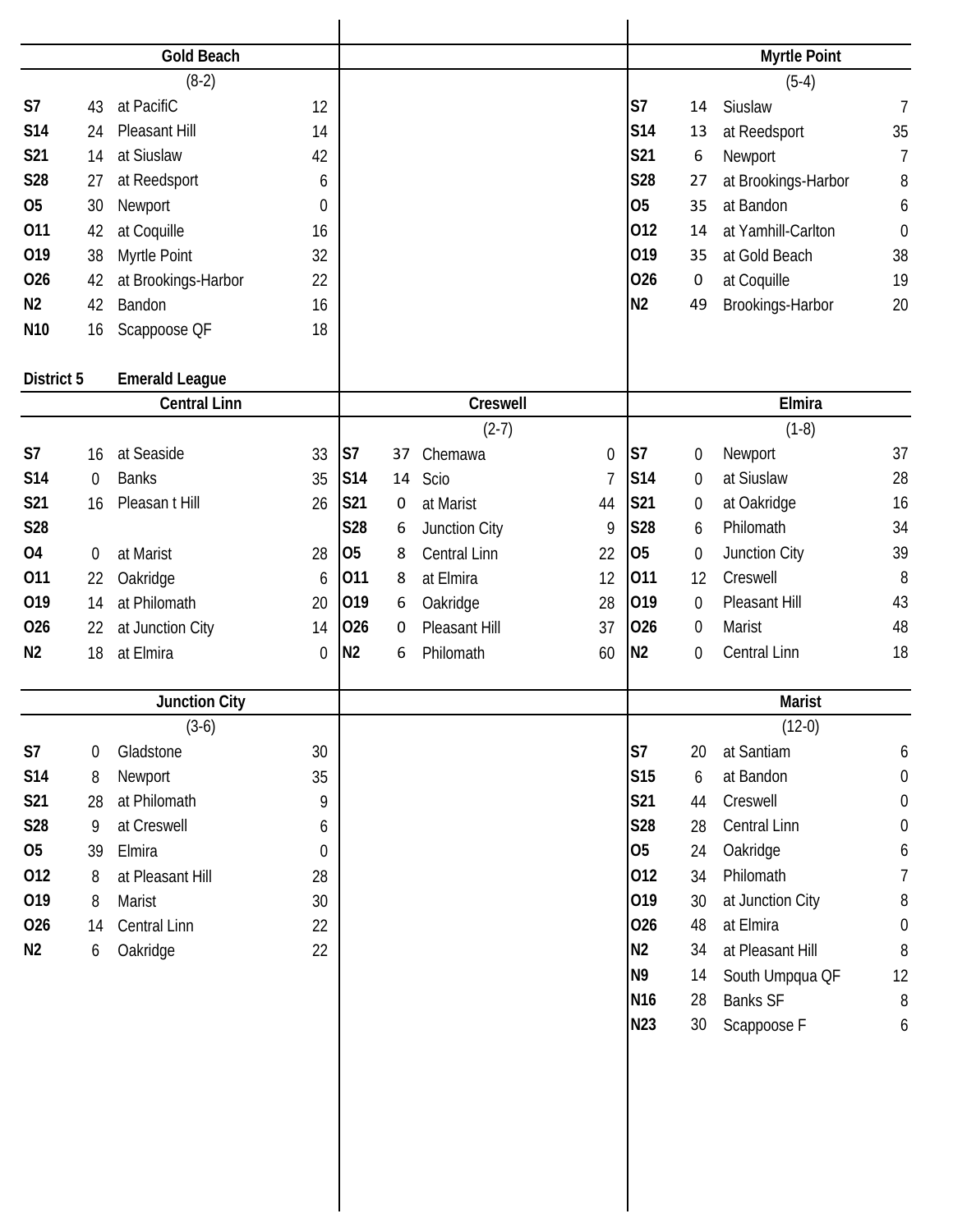|                    |    | Oakridge               |                |                |                | Philomath              |                  |                |                  | <b>Pleasant Hill</b>   |                  |
|--------------------|----|------------------------|----------------|----------------|----------------|------------------------|------------------|----------------|------------------|------------------------|------------------|
|                    |    |                        |                |                |                | $(5-4)$                |                  |                |                  | $(6-3)$                |                  |
| S7                 | 6  | at Crook County        | $\overline{7}$ | S <sub>7</sub> | 12             | Rainier                | 18               | S <sub>7</sub> | 38               | Riddle                 | 12               |
| S <sub>14</sub>    | 40 | Riddle                 | 12             | <b>S14</b>     | 8              | at Toledo              | 18               | S14            | 14               | at Gold Beach          | 24               |
| S21                | 16 | Elmira                 | $\mathbf 0$    | S21            | 9              | Junction City          | 28               | <b>S21</b>     | 26               | at Central Linn        | 16               |
| S28                | 14 | at Pleasant Hill       | 16             | S28            | 34             | at Elmira              | 6                | <b>S28</b>     | 16               | Oakridge               | 14               |
| O <sub>5</sub>     | 6  | <b>Marist</b>          | 24             | O <sub>5</sub> | 21             | Pleasant Hill          | 8                | O <sub>5</sub> | 8                | Philomath              | 21               |
| 011                | 6  | at Central Linn        | 22             | 012            | 7              | at Marist              | 34               | 012            | 28               | Junction City          | $\, 8$           |
| 019                | 28 | at Creswell            | 6              | 019            | 20             | <b>Central Linn</b>    | 14               | 019            | 43               | at Elmira              | $\boldsymbol{0}$ |
| 026                | 6  | at Philomath           | 25             | 026            | 25             | Oakridge               | 6                | 026            | 37               | at Creswell            | $\mathbf 0$      |
| N <sub>2</sub>     | 22 | at Junction City       | 6              | N <sub>2</sub> | 60             | at Creswell            | 6                | N <sub>2</sub> | 8                | Marist                 | 34               |
| District 6 Skyline |    |                        |                |                |                |                        |                  |                |                  |                        |                  |
|                    |    | Douglas                |                |                |                | <b>Eagle Point</b>     |                  |                |                  | Glide                  |                  |
|                    |    | $(4-5)$                |                |                | 1973 (6-       | $(6-3)$                |                  |                |                  | $(0-9)$                |                  |
| S7                 | 6  | South Umpqua           | 34             | S <sub>7</sub> | 33             | <b>Illinois Valley</b> | $\boldsymbol{0}$ | S <sub>7</sub> | 6                | Rogue River            | 35               |
| S14                | 14 | Sutherlin              | 16             | S14            | 0              | at Henley<br>(ot)      | $\mathfrak{Z}$   | S14            | $\boldsymbol{0}$ | at Illinois Valley     | 12               |
| S21                | 18 | Lakeview               | 14             | S21            | 14             | at Phoenix             | 23               | S21            | 0                | at South Umpqua        | 68               |
| S28                | 20 | at Eagle Point         | 41             | <b>S28</b>     | 41             | Douglas                | 20               | <b>S28</b>     | 6                | Sutherlin              | 34               |
| 05                 | 13 | at Henley              | 28             | 05             | 42             | Rogue River            | 14               | 05             | $\boldsymbol{0}$ | Lakeview               | 29               |
| 012                | 14 | at Phoenix             | 40             | 012            | 50             | at Glide               | 0                | 012            | 0                | Eagle Point            | 50               |
| 019                | 23 | <b>Illinois Valley</b> | 14             | 019            | $\overline{7}$ | South Umpqua           | 27               | 019            | 0                | at Henley              | 49               |
| 026                | 28 | at Rogue River         | 21             | 026            | 19             | at Sutherlin           | 6                | 026            | 0                | at Phoenix             | 59               |
| N <sub>2</sub>     | 33 | Glide                  | $\theta$       | N <sub>2</sub> | 19             | Lakeview               | 7                | N <sub>2</sub> | $\boldsymbol{0}$ | at Douglas             | 33               |
|                    |    | Henley                 |                |                |                |                        |                  |                |                  | <b>Illionis Valley</b> |                  |
|                    |    | $(7-2)$                |                |                |                |                        |                  |                |                  | $(3-6)$                |                  |
| S7                 | 15 | Lakeview               | $\overline{7}$ | S <sub>7</sub> |                |                        |                  | S7             | $\mathbf 0$      | at Eagle Point         | 33               |
| S14                | 3  | Eagle Point (ot)       | $\mathbf 0$    | S14            |                |                        |                  | <b>S14</b>     | 12               | Glide                  | $\mathbf 0$      |
| S21                | 19 | at Illinois Valley     | 14             | <b>S21</b>     |                |                        |                  | S21            | 14               | Henley                 | 49               |
| S28                | 19 | at Phoenix             | 22             | <b>S28</b>     |                |                        |                  | <b>S28</b>     | $\boldsymbol{0}$ | at South Umpqua        | 48               |
| 05                 | 28 | Douglas                | 13             | 05             |                |                        |                  | 05             | 14               | Phoenix                | 6                |
| 012                | 36 | at Rogue River         | 35             | 012            |                |                        |                  | 011            | 3                | at Sutherlin           | $\overline{0}$   |
| 019                | 49 | Glide                  | $\Omega$       | 019            |                |                        |                  | 019            | 14               | at Douglas             | 23               |
| 026                | 6  | at South Umpqua        | 33             | 026            |                |                        |                  | 026            |                  | Lakeview (lost)        |                  |
| N2                 | 30 | at Sutherlin           | 46             | N <sub>2</sub> |                |                        |                  | N <sub>2</sub> | 8                | Rogue River            | 12               |
|                    |    |                        |                |                |                |                        |                  |                |                  |                        |                  |
|                    |    |                        |                |                |                |                        |                  |                |                  |                        |                  |
|                    |    |                        |                |                |                |                        |                  |                |                  |                        |                  |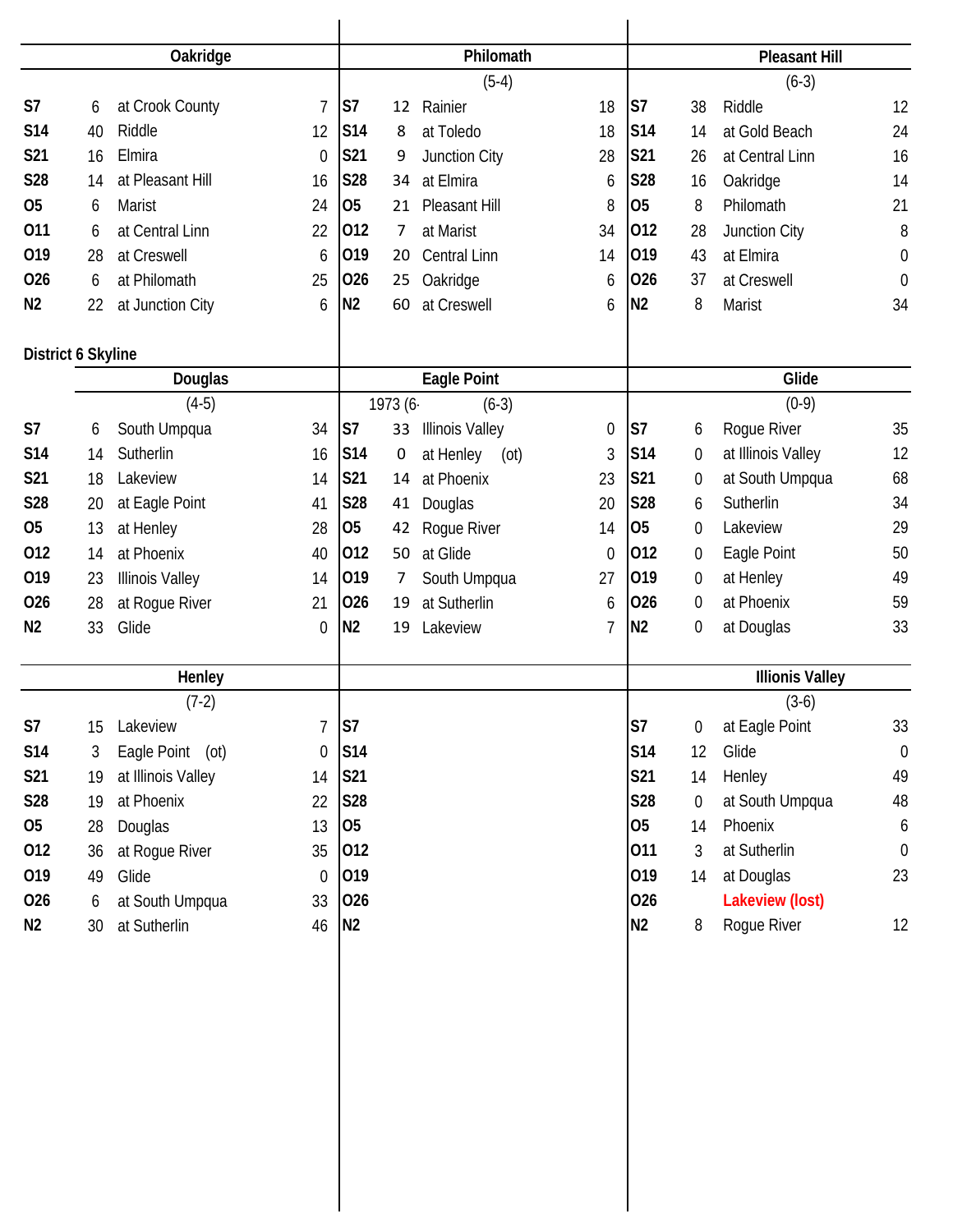|                |             | Lakeview                         |                  |                 |                | Phoenix             |             |                |                  | <b>Rogue River</b>     |                |
|----------------|-------------|----------------------------------|------------------|-----------------|----------------|---------------------|-------------|----------------|------------------|------------------------|----------------|
|                |             | $(5-4)$                          |                  |                 |                | $(6-3)$             |             |                |                  | $(2-7)$                |                |
| S7             | 7           | at Henley                        | 15               | S7              | 44             | at Sutherlin        | 8           | S7             | 35               | at Glide               | 6              |
| <b>S14</b>     | 28          | Phoenix                          | 26               | S14             | 26             | at Lakeview         | 28          | S14            | 20               | South Umpqua           | 47             |
| S21            | 14          | at Douglas                       | 18               | S21             | 23             | Eagle Point         | 14          | <b>S21</b>     | 7                | at Sutherlin           | 8              |
| S28            | 23          | Roque River                      | $\boldsymbol{0}$ | S28             | 22             | Henley              | 19          | <b>S28</b>     | 0                | at Lakeview            | 23             |
| <b>O5</b>      | 29          | at Glide                         | $\mathbf 0$      | 05              | 6              | lat Ilinois Valley  | 14          | 05             | 14               | at Eagle Point         | 42             |
| 012            | 13          | South Umpqua                     | 41               | 012             | 40             | Douglas             | 14          | 012            | 35               | Henley                 | 36             |
| 019            | 51          | Sutherlin                        | $\boldsymbol{0}$ | 019             | 50             | at Rogue River      | 12          | 019            | 12               | Phoenix                | 50             |
| 026            |             | at Illinois Valley (win)         |                  | 026             | 59             | Glide               | $\mathbf 0$ | 026            | 21               | Douglas                | 28             |
| N <sub>2</sub> | 7           | at Eagle Point                   | 19               | N <sub>2</sub>  |                | 21 at South Umpqua  | 22          | N <sub>2</sub> | 12               | at Illinois Valley     | 8              |
|                |             | South Umpqua                     |                  |                 |                |                     |             |                |                  | <b>Sutherlin</b>       |                |
|                |             | $(9-1)$                          |                  |                 |                |                     |             |                |                  | $(3-6)$                |                |
| S7             | 34          | at Douglas                       | 6                |                 |                |                     |             | S7             | 8                | Phoenix                | 44             |
| <b>S14</b>     | 47          | at Rogue River                   | 20               |                 |                |                     |             | <b>S14</b>     | 16               | at Douglas             | 14             |
| S21            | 68          | Glide                            | $\Omega$         |                 |                |                     |             | <b>S21</b>     | 8                | Rogue River            | $\overline{1}$ |
| S28            | 48          | <b>Illinois Valley</b>           | 0                |                 |                |                     |             | <b>S28</b>     | 34               | at Glide               | 6              |
| <b>O5</b>      | 48          | Sutherlin                        | 0                |                 |                |                     |             | <b>O5</b>      | $\overline{0}$   | at South Umpqua        | 48             |
| 012            | 41          | at Lakeview                      | 13               |                 |                |                     |             | 011            | 0                | <b>Illinois Valley</b> | 3              |
| 019            | 27          | at Eagle Point                   | 7                |                 |                |                     |             | 019            | 0                | at Lakeview            | 51             |
| 026            | 33          | Henley                           | 6                |                 |                |                     |             | 026            | 6                | Eagle Point            | 19             |
| N <sub>2</sub> | 22          | Phoenix                          | 21               |                 |                |                     |             | N <sub>2</sub> | 16               | Henley                 | 30             |
| N <sub>9</sub> | 12          | Marist QF                        | 14               |                 |                |                     |             |                |                  |                        |                |
|                |             | <b>District 7 Greater Oregon</b> |                  |                 |                |                     |             |                |                  |                        |                |
|                |             | <b>Burns</b>                     |                  |                 |                | <b>Crook County</b> |             |                |                  | <b>Grant Union</b>     |                |
|                |             | $(6-3)$                          |                  |                 |                | $(4-5)$             |             |                |                  | $(1-8)$                |                |
| S <sub>8</sub> | 24          | Nestucca                         | 6                | S7              | 7              | Oakridge            | 6           |                | $\boldsymbol{0}$ | Elko (NV)              | 50             |
| S14            | $\mathbf 0$ | at La Grande                     | 31               | S <sub>14</sub> | 29             | Redmond             | 8           | S7             | 50               | at Prairie City        | $\mathbf 0$    |
| S21            | 34          | at Wahtonka                      | 6                | S21             | 7              | at Toledo           | 22          | <b>S14</b>     | 6                | at Vale                | 58             |
| S28            | 10          | Gladstone                        | 8                | <b>S28</b>      | 7              | McLoughlin          | 14          | <b>S21</b>     | 6                | Wahtonka               | 12             |
| <b>O5</b>      | 38          | Crook County                     | 14               | 05              | 14             | at Burns            | 38          | <b>S28</b>     | 0                | Cascade                | 36             |
| 012            | 10          | McLoughlin                       | 39               | 011             | 48             | <b>Grant Union</b>  | $\mathbf 0$ | 05             |                  |                        |                |
| 019            | 42          | Madras                           | 14               | 019             | 0              | Vale                | 26          | 011            | $\overline{0}$   | at Crook County        | 48             |
| 026            | 8           | Vale                             | 23               | 026             | 26             | at Wahtonka         | $\mathbf 0$ | 019            | $\overline{0}$   | McLoughlin             | 47             |
| N2             | 28          | at Grant Union                   | $\mathbf 0$      | N <sub>2</sub>  | $\overline{7}$ | at Madras           | 28          | 026            | 6                | at Madras              | 54             |
|                |             |                                  |                  |                 |                |                     |             | N <sub>2</sub> | $\overline{0}$   | <b>Burns</b>           | 28             |
|                |             |                                  |                  |                 |                |                     |             |                |                  |                        |                |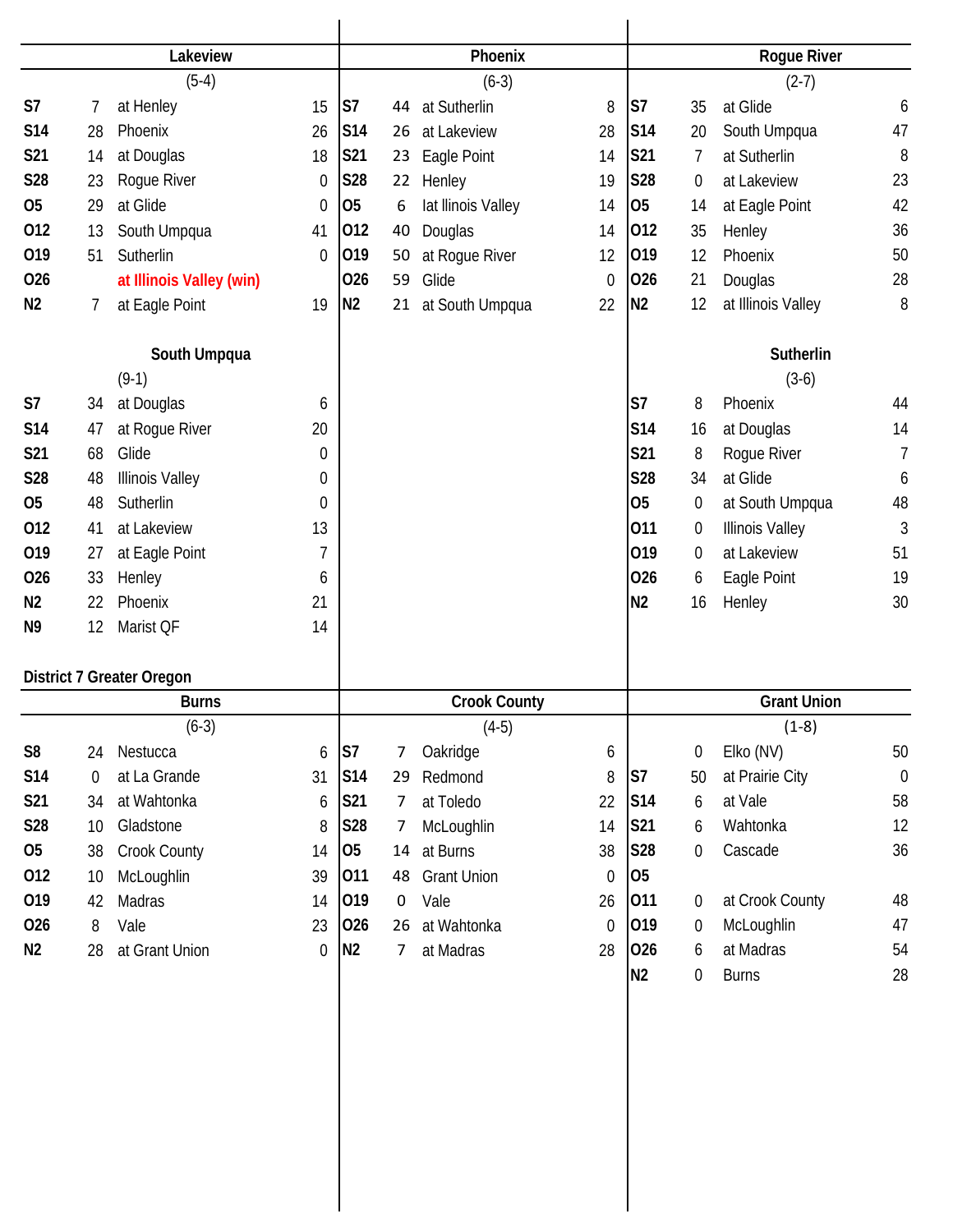|                 |             | Mac-HI                |                  | <b>Madras</b>                                   |                  |
|-----------------|-------------|-----------------------|------------------|-------------------------------------------------|------------------|
|                 |             | $(8-3)$               |                  | $(3-6)$                                         |                  |
| S7              | 14          | La Grande             | 33               | S7<br>Redmond<br>7                              | $\, 8$           |
| <b>S13</b>      | 27          | DeSales (WA)          | 20               | S14<br>at Stevenson (WA)<br>14                  | 23               |
| S21             | 14          | at Madras             | 13               | McLoughlin<br>S21<br>13                         | 14               |
| <b>S28</b>      | 14          | at Crook County       | $\overline{1}$   | at Vale<br>S28<br>$\mathbf 0$                   | 36               |
| <b>O5</b>       | 20          | Vale                  | 8                | 05<br>at Wahtonka<br>8                          | $\mathbf 0$      |
| 012             | 39          | <b>Burns</b>          | 10               | 012<br>Grandview (WA)<br>0                      | 28               |
| 019             | 47          | at Grant Union        | $\boldsymbol{0}$ | 019<br>at Burns<br>14                           | 42               |
| 026             | 6           | at McMinnville        | 21               | 026<br><b>Grant Union</b><br>54                 | 6                |
| N <sub>2</sub>  | 25          | Wahtonka              | $\mathbf 0$      | N <sub>2</sub><br>Crook County<br>28            | 7                |
| N <sub>10</sub> | 16          | Woodburn QF           | 13               |                                                 |                  |
| N17             | $\mathbf 0$ | Scappoose SF          | 43               |                                                 |                  |
|                 |             | Vale                  |                  | Wahtonka                                        |                  |
|                 |             | $(6-3)$               |                  |                                                 |                  |
| S7              | 8           | Vallivue (ID)         | 15               | S7                                              |                  |
| <b>S14</b>      | 45          | Nyssa                 | 14               | S14<br>at Columbia (WA)                         |                  |
| S21             | 58          | <b>Grant Union</b>    | 6                | S21<br><b>Burns</b><br>6                        | 34               |
| S28             | 36          | Madras                | $\mathbf 0$      | S28<br>at Grant Union<br>12                     | 6                |
| <b>O5</b>       | 8           | at McLoughlin         | 20               | 05<br>$\boldsymbol{0}$<br>Madras                | 8                |
| 012             | 44          | Wahtonka              | $\boldsymbol{0}$ | 012<br>at Vale<br>$\overline{0}$                | 44               |
| 019             | 26          | at Crook County       | $\boldsymbol{0}$ | 019<br>Cascade<br>13                            | 36               |
| 026             | 23          | at Burns              | 8                | 026<br>Crook County<br>$\boldsymbol{0}$         | 26               |
| N <sub>2</sub>  | $\mathbf 0$ | at Ontario            | 23               | N <sub>2</sub><br>at Mac-Hi<br>$\boldsymbol{0}$ | 25               |
| District 8      |             | <b>Captial League</b> |                  |                                                 |                  |
|                 |             | Cascade               |                  | Chemawa                                         |                  |
|                 |             | $(7-2)$               |                  |                                                 |                  |
| S <sub>8</sub>  | $\mathbf 0$ | Dayton                | 24               | S7<br>at Creswell<br>0                          | 37               |
| S14             | 20          | Tillamook             | 14               | S14<br>Kennedy<br>24                            | $\boldsymbol{0}$ |
| <b>S21</b>      | 33          | at Stayton            | 12               | <b>S21</b><br>at Woodburn<br>0                  | 34               |
| <b>S28</b>      | 32          | North Marion          | 6                | S28<br>at Stayton<br>6                          | 47               |
| 05              | 36          | at Grant Union        | $\mathbf 0$      | 05<br>at North Marion<br>12                     | 34               |
| 011             | 36          | at Chemawa            | 8                | 011<br>8<br>Cascade                             | 36               |
| 019             | 36          | at Wahtonka           | 13               | 019<br>La Salle<br>20                           | 14               |
| 026             | 14          | Gladstone             | 36               | 025<br>at Gervais                               |                  |
| N2              | 13          | at Woodburn           | 6                | N2<br>Gladstone<br>6                            | 44               |
|                 |             |                       |                  |                                                 |                  |
|                 |             |                       |                  |                                                 |                  |
|                 |             |                       |                  |                                                 |                  |